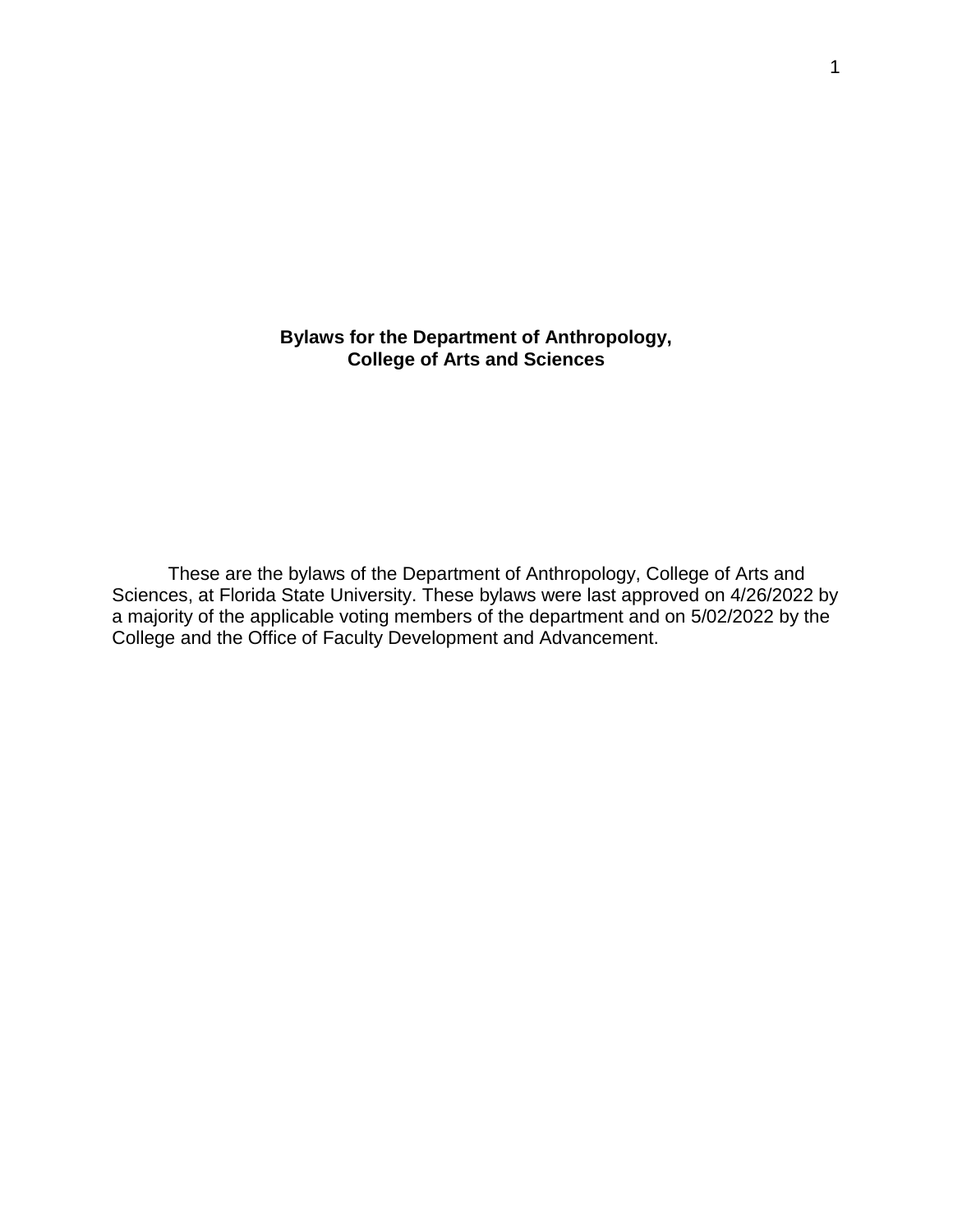# **Table of Contents**

| Α.                                                                       |                                                                      |  |
|--------------------------------------------------------------------------|----------------------------------------------------------------------|--|
| В.                                                                       |                                                                      |  |
| C.                                                                       |                                                                      |  |
|                                                                          |                                                                      |  |
| Α.                                                                       |                                                                      |  |
| В.                                                                       |                                                                      |  |
| C.                                                                       |                                                                      |  |
| D.                                                                       |                                                                      |  |
|                                                                          |                                                                      |  |
| А.                                                                       |                                                                      |  |
| В.                                                                       |                                                                      |  |
| C.                                                                       |                                                                      |  |
| D.                                                                       |                                                                      |  |
| Е.                                                                       |                                                                      |  |
| F.                                                                       |                                                                      |  |
|                                                                          |                                                                      |  |
|                                                                          |                                                                      |  |
| Α.                                                                       | Peer Involvement in Annual Performance and Merit Evaluation.  12     |  |
| В.                                                                       |                                                                      |  |
| C.                                                                       |                                                                      |  |
|                                                                          |                                                                      |  |
| Α.                                                                       |                                                                      |  |
| В.                                                                       |                                                                      |  |
| C.                                                                       | Peer Involvement in Evaluation of Promotion and Tenure of Faculty 14 |  |
| D.                                                                       | Criteria for Promotion and Tenure of Tenure-track Faculty  14        |  |
| Е.                                                                       |                                                                      |  |
|                                                                          |                                                                      |  |
|                                                                          |                                                                      |  |
| Appendix C: Criteria for Promotion and Tenure of Tenure-track Faculty 22 |                                                                      |  |
|                                                                          |                                                                      |  |
|                                                                          |                                                                      |  |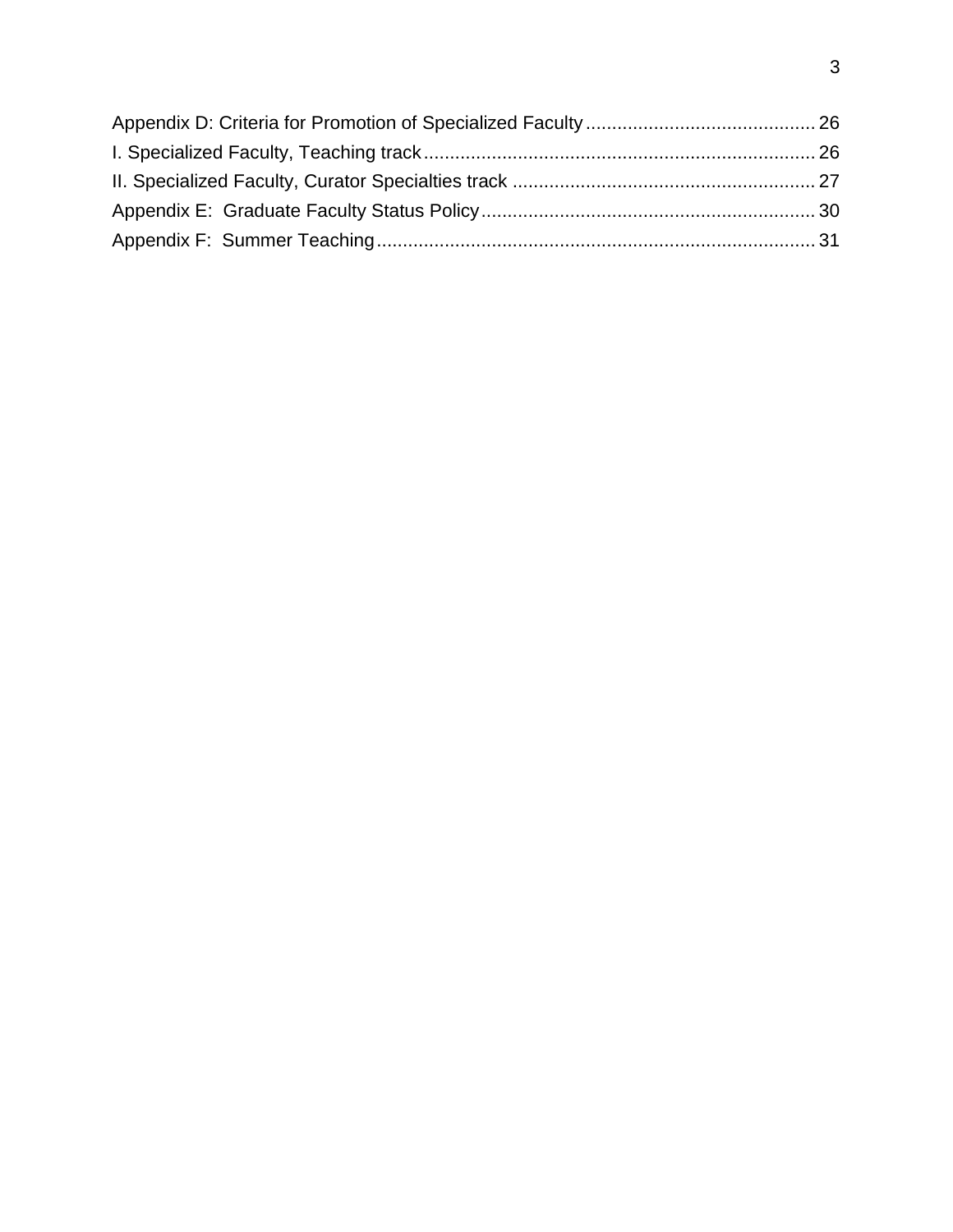### <span id="page-3-1"></span><span id="page-3-0"></span>**I. Bylaws**

### **A. Adherence with Other Governing Documents**

At all times, department policy shall adhere to and be consistent with all university policies found in the FSU Constitution, the BOT-UFF Collective Bargaining Agreement (if applicable to the college), the Faculty Handbook, and the Annual Memorandum on the Promotion and Tenure Process issued by the Office of Faculty Development and Advancement.

### **B. Bylaws Revision**

<span id="page-3-2"></span>Any voting member of the department may propose an amendment to these by-laws. To be adopted, a proposed amendment must receive an affirmative vote by two-thirds of eligible voters. The amendment must be made available to all voting members at least two weeks prior to a vote. All voting on proposed amendments shall be conducted by secret ballot. Approved amendments shall take effect immediately or as provided in the amendment itself.

### **C. Substantive Change Statement**

<span id="page-3-3"></span>Faculty and staff members are expected to be familiar with and follow the Florida State University Substantive Change Policy as found on the university web site https://sacs.fsu.edu/substantive-change-policy/

### <span id="page-3-5"></span><span id="page-3-4"></span>**II. Membership and Voting Rights**

### **A. Faculty Membership**

The faculty of the Department of Anthropology shall consist of those persons holding the rank of Professor, Associate Professor, Assistant Professor, and Specialized Faculty.

### **B. Department Membership**

<span id="page-3-6"></span>In addition to the faculty defined in II.A above, the following are members of the Department of Anthropology: Adjunct Instructors and Post-Doctoral Fellows.

Professors, Associate Professors, Assistant Professors, and Specialized Faculty who hold positions in another department may be appointed as Courtesy Faculty in the department. Such Courtesy Faculty members are not obligated to serve on committees or participate in departmental governance. Courtesy Faculty status may also be extended to professionals serving in the private sector, in state or federal agencies, or to retired faculty whose expertise will be of assistance to the department.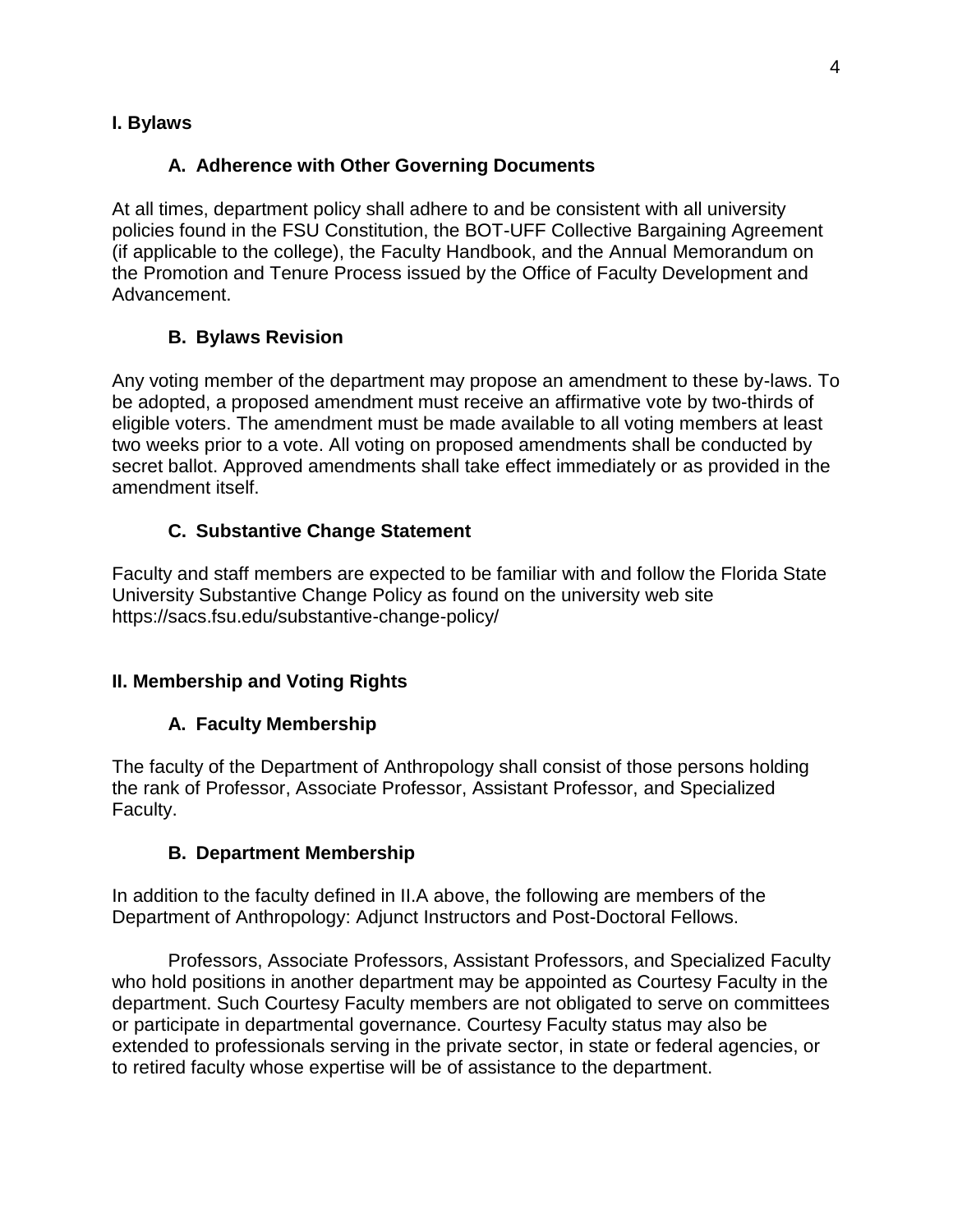### **C. Faculty Voting Rights**

<span id="page-4-0"></span>The voting members of the department include those who hold the rank of Professor, Associate Professor, or Assistant Professor. Specialized Faculty are voting members of the department excepting with regard to tenure-track promotion and tenure votes.

### **D. Non-faculty Voting Rights**

<span id="page-4-1"></span>Adjunct Instructors, Post-Doctoral Fellows, and Courtesy Faculty do not have voting rights in the department. Courtesy Faculty serving on Departmental committees may vote on committee matters.

### <span id="page-4-2"></span>**III. Department Organization and Governance**

### **A. Faculty Meetings**

<span id="page-4-3"></span>**1.** At least one faculty meeting will be held during the fall and spring semesters, and more may be held at the discretion of the Chair.

**2.** Additional faculty meetings will be held at the request of three or more faculty members (excluding the Chair). Such a request, along with the reason for the request, shall be made in writing to the Chair.

**3.** The Chair shall provide an agenda prior to each meeting, and faculty members may request in writing that items be included on agendas.

**4.** A quorum shall consist of two-thirds of the faculty who are eligible to vote. If a quorum is not present, the meeting may proceed, but no votes may be taken.

**5.** Minutes of departmental meetings are to be recorded by a faculty member, and this task shall rotate among faculty. If a faculty member does not volunteer to take minutes at a meeting, the Chair will appoint someone to do so. Within two days of a departmental meeting, the minute taker shall send minutes to the faculty. Minutes will be corrected and approved at the next meeting and will become part of the departmental archives that are kept by the Office Administrator.

**6.** A majority of those voting on an issue is required for its passage. The majority is to be based on the percentage of votes cast, not the percentage of eligible voters. Specialized Faculty may vote on all issues except promotion and tenure for tenure-track faculty.

**7.** Voting members of the department who are on leave, sabbatical, or release time may vote on departmental issues with the understanding that they make an effort to inform themselves of the issue at hand.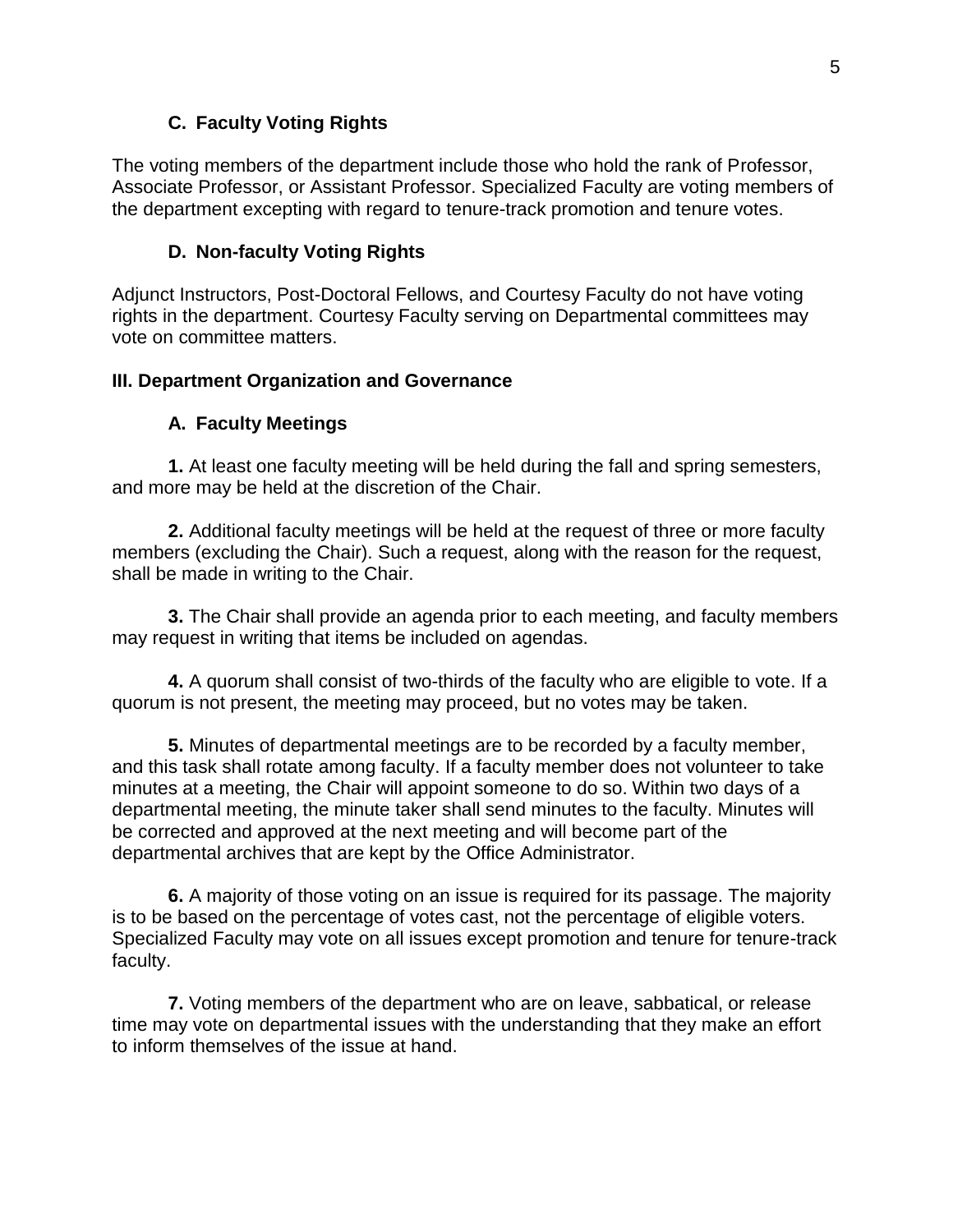**8.** Voting faculty members may, if they wish, assign their vote on specific issues by proxy to another member of the voting faculty. Assignment of proxies must be in writing to the Chair.

**9.** Voting members who do not vote on an issue, either in person or by proxy (including votes in the form of approve, disapprove, or abstain) are considered to have removed themselves from voting status on the particular issue.

### **B. Department Chair Selection**

<span id="page-5-0"></span>**1.** The Chair shall be appointed by, and serve, at the pleasure of the Dean of the College of Arts and Sciences.

**2.** The Chair will serve for a length of time determined by the Dean, which is normally three years, and is eligible for reappointment.

**3.** At the beginning of the third year of a Chair's term, the department must decide whether to continue the serving Chair or request permission to search for a new Chair, either inside the department or outside. The faculty will elect an ad hoc chair selection committee. This committee will have four members, with one member of each rank (Professor, Associate Professor, Assistant Professor, Specialized Faculty); the Dean will appoint a fifth faculty member from outside the department to serve on the committee. The departmental committee members will elect a chair for their committee. The duties of the committee include:

a. polling department members for nominations (including self-nominations);

b. making all candidate files available in a secure location;

c. arranging meetings between the candidate and the faculty, and the candidate and the Dean;

d. scheduling a meeting of the faculty and staff (full-time A&P and USPS staff) two weeks after the candidate pool is closed;

e. conducting an election by secret ballot within two weeks of the discussion meeting, to include all of the eligible voting Faculty and Staff (see Section A.2 for eligibility criteria for faculty; full-time A&P and USPS staff members are allowed one combined vote). All secret ballots will be tabulated by the department Office Administrator. Results of the vote will be relayed to the faculty by the ad hoc committee chair; and

f. forwarding the name of the winning candidate to the Dean as the department's choice.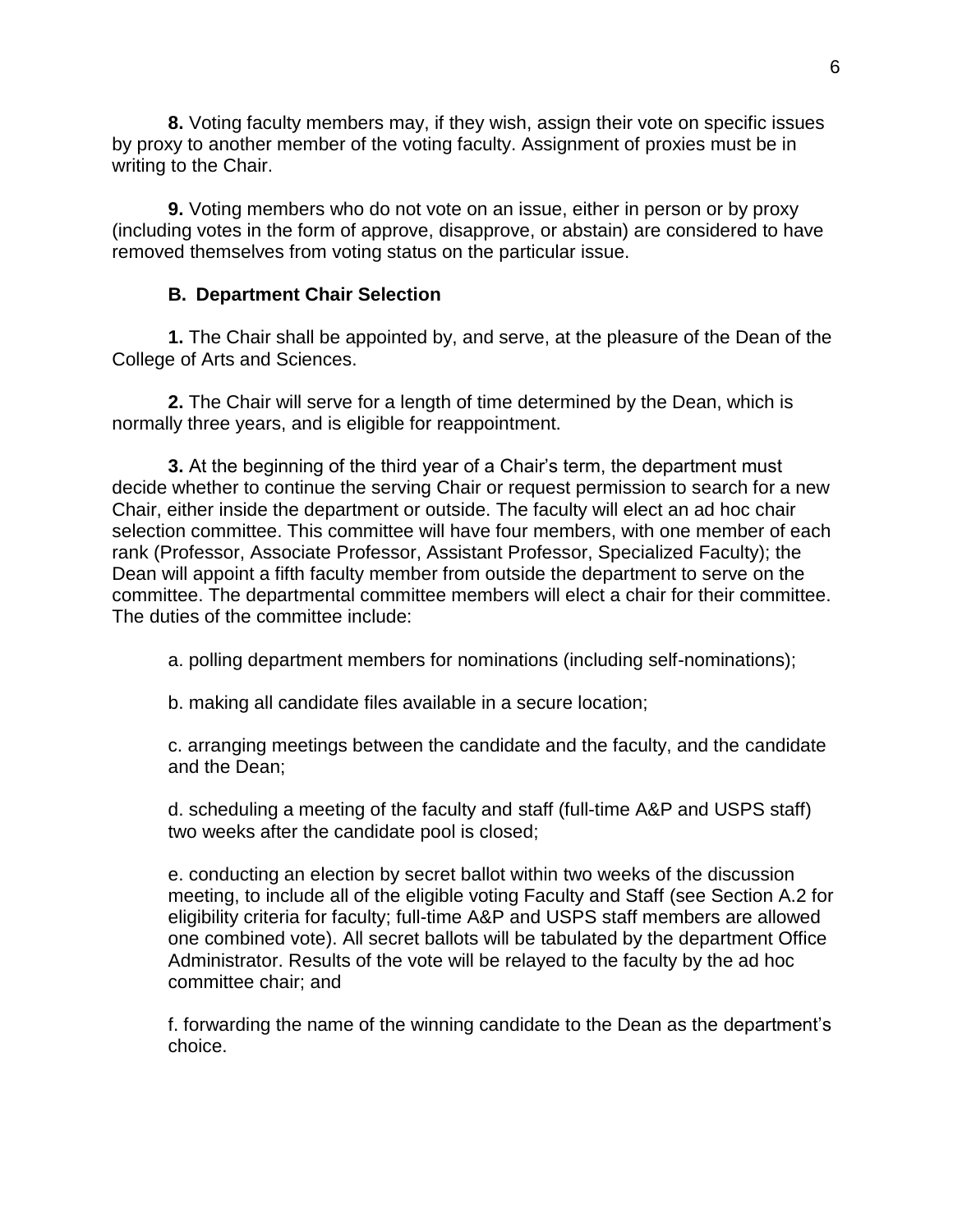**4.** If department faculty members wish to remove the Chair during his/her/their term, a request to this effect, stating causes, must be forwarded to the Dean of the College of Arts and Sciences with the signatures of a majority of the voting faculty of the department. The Dean, or the Dean's representative, shall convene a meeting of the faculty to consider the request. At least two weeks' notice must be given in advance of the meeting. A final secret ballot vote by the voting members of the department shall be counted by an ad hoc elections committee and the vote reported to the faculty and the Dean.

### <span id="page-6-0"></span>*C.* **Department Leadership and Committees**

**1.** As chief administrator of the department, the Chair is responsible for:

a. providing annual assignments of responsibilities (AORs) for all faculty members (Professors, Associate Professors, Assistant Professors, and Specialized Faculty);

b. providing an annual written evaluation of progress towards promotion and tenure to each faculty member who has not achieved the highest rank possible and/or tenure;

c. the Evaluation of Performance (EOP) of each faculty member during the previous calendar year (January 1 through December 31) in accordance with the duties specified in the faculty member's AOR and recommendations from the review of the faculty member (from their updated curriculum vitae and departmental worksheet for annual evaluation) by the Promotion, Tenure, and Evaluation Committee (PT&E); The approved FSU rating scheme is to be used in this process (see Appendices A-D).

d. making salary adjustment recommendations to the Dean, taking into consideration the formal review of the PT&E Committee. If the Chair's and the PT&E Committee's rankings differ, both rankings will be forwarded to the Dean. Ranking categories and descriptions can be found in Appendices A-D; and

e. other duties of the Chair as specified throughout this document.

**2.** All regular and ad hoc committees stand in an advisory capacity to the Chair. At the discretion of the Chair, non-voting members of the faculty (Courtesy Faculty, Post-Doctoral fellows, and Adjunct Instructors) may serve on ad hoc committees and may vote on the committee's decisions. The Chair, with the advice of the Graduate Program Director and Undergraduate Program Director as applicable, appoints all committees (except PT&E, which is elected) at the commencement of the fall semester, or as needed for ad hoc committees. The chair may appoint students or members of the departmental staff to appropriate committees.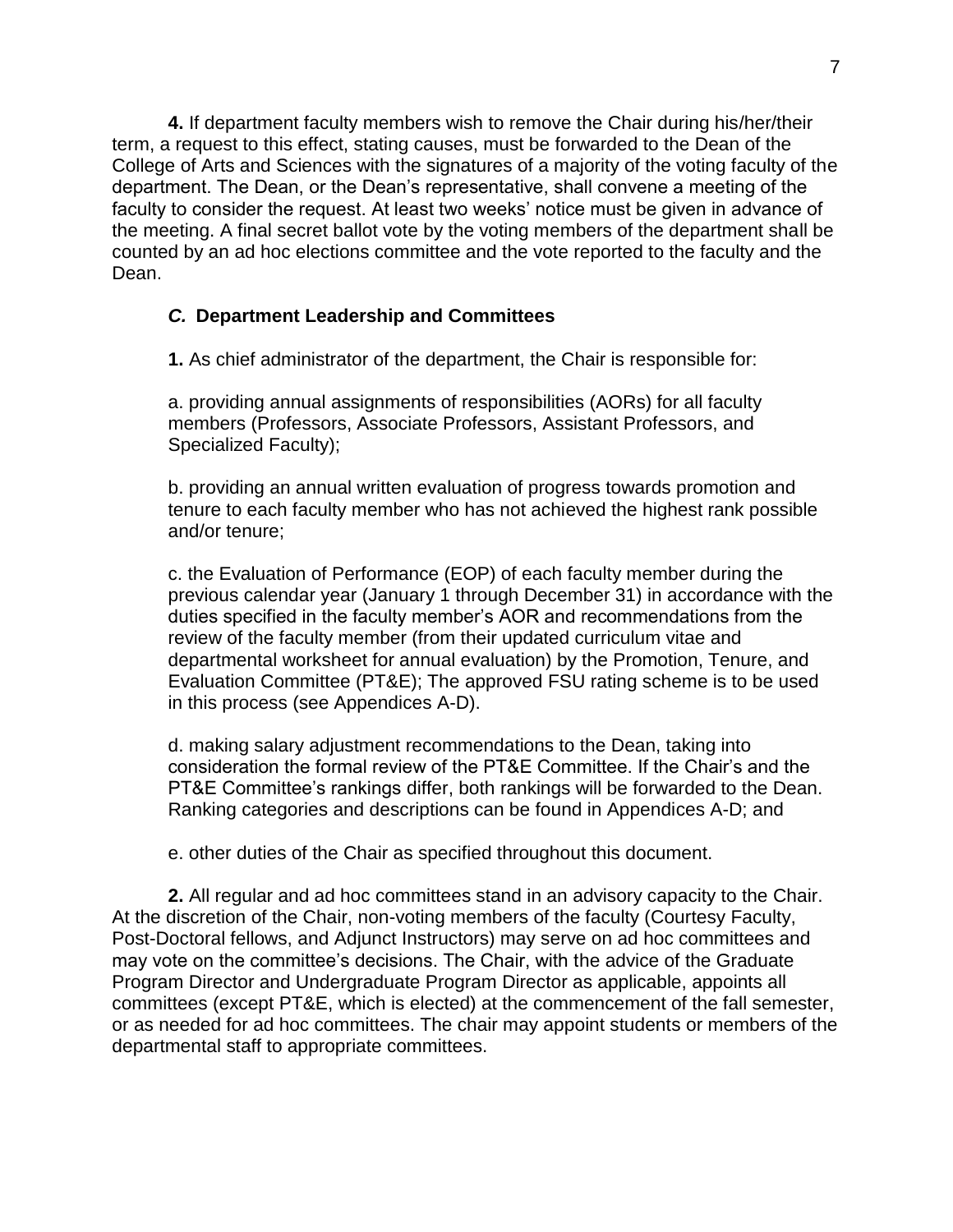**3.** The **Promotion, Tenure, and Evaluation Committee** (PT&E) will consist of three tenured or tenure-track faculty members who are annually elected by the faculty. At least two of the members shall be tenured members of the voting faculty, and the Chair will appoint one of them as chair. When a specialized faculty member is being evaluated for promotion, a specialized faculty member will also be elected to the committee. Deliberations of this committee will be conducted within the framework of the departmental policy statement on promotion and tenure. The statement on promotion and tenure specifies the criteria for promotion and tenure of tenure-track (see Appendices A, C) and specialized faculty (see Appendices B, D), and current university policies. The PT&E Committee will participate annually in peer evaluation as follows:

a. The committee will read and evaluate the annual EOP reports of all faculty members. The committee will provide the Chair with a written assessment for each faculty member that includes: the research, teaching, and service accomplishments and progress during the past year; and recommendations about what the faculty member should do to achieve promotion and/or tenure in the future.

b. The PT&E Committee conducts the third-year review of tenure-track faculty, as required by the Collective Bargaining Agreement.

c. The PT&E Committee votes on all tenure and promotion eBinders.

d. Promotions to Professor are voted on separately by all Professors in the department, while promotions to Associate Professor are voted on by both Associate Professors and Professors.

e. For tenure decisions, all of the tenured faculty and none of the non-tenured faculty members vote after the PT&E Committee makes a recommendation to the Chair.

f. All PT&E Committee members vote on the promotion of specialized faculty. Evaluations of specialized faculty will follow the same procedures as other evaluations taking into account their EOP and AOR.

The Chair will use the PT&E Committee's recommendations and reports to help formulate annual evaluations of each faculty member's performance. The Chair will provide annual letters of progress towards promotion to all faculty members who have not achieved the highest rank possible.

**4.** The **Graduate Affairs Committee** (GAC) will be chaired by the Anthropology Graduate Program Director, who is appointed by the Chair. The term of office will be up to three years and may be renewed at the discretion of the Chair. The Academic Program Specialist (APS) will support the responsibilities of the GAC and work closely with the Graduate Program Director. The Chair will also appoint up to two additional faculty members to serve on the GAC. The GAC has the following functions: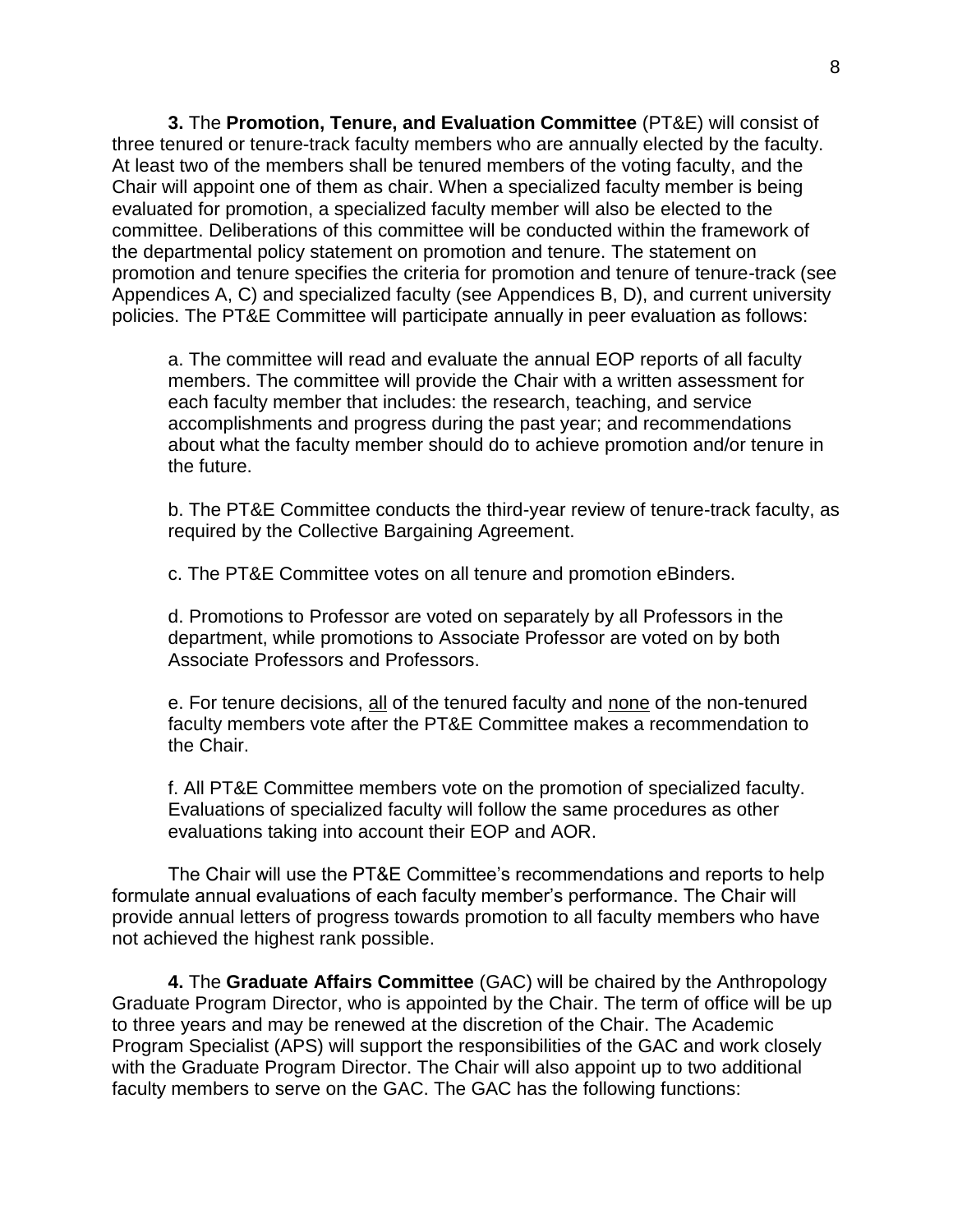a. Determining graduate admissions with the advice and consent of the voting faculty and assistance of the APS.

b. Assigning graduate advisors to incoming graduate students with the concurrence of the faculty members concerned.

c. Program review and preparation of the Anthropology *Graduate Student Handbook*, updated annually.

d. Revising graduate requirements with the approval of the voting faculty members.

e. Advising the Chair on assignment of graduate assistantships.

f. Coordinating faculty preparation of annual graduate student evaluations.

g. Other tasks that the Chair may forward to the Graduate Director.

**5.** The **Undergraduate Affairs Committee** (UGA) will be chaired by an Undergraduate Program Director appointed by the Chair. The term of office will be at the discretion of the Chair. The Chair also will appoint up to two additional faculty members to serve on the UGA. The Academic Program Specialist (APS) will work to support the responsibilities of the UGA. The UGA has the following functions:

a. Coordination of the department's undergraduate honors program.

b. Responding to questions of undergraduate students who are referred to them by the department staff members or Chair.

c. Responding to requests from the administration, which are forwarded to the Undergraduate Program Director by the Chair. The UGA will be assisted by the APS in gathering data for the department's response.

d. The APS conducts undergraduate graduation checks for all undergraduate majors and other tasks that the Chair may forward to the UGA.

**6.** The chair of the **Curriculum Committee** (CC) shall be appointed by the Chair. The committee will consist of the Undergraduate Affairs Committee Chair (Undergraduate Program Director), the Graduate Affairs Committee Chair (Graduate Program Director), and one other member of the faculty. The CC will provide general advice to the Chair about overall undergraduate and graduate curricular needs of the department, and will have the following functions:

a. Help to formulate future curricular directions.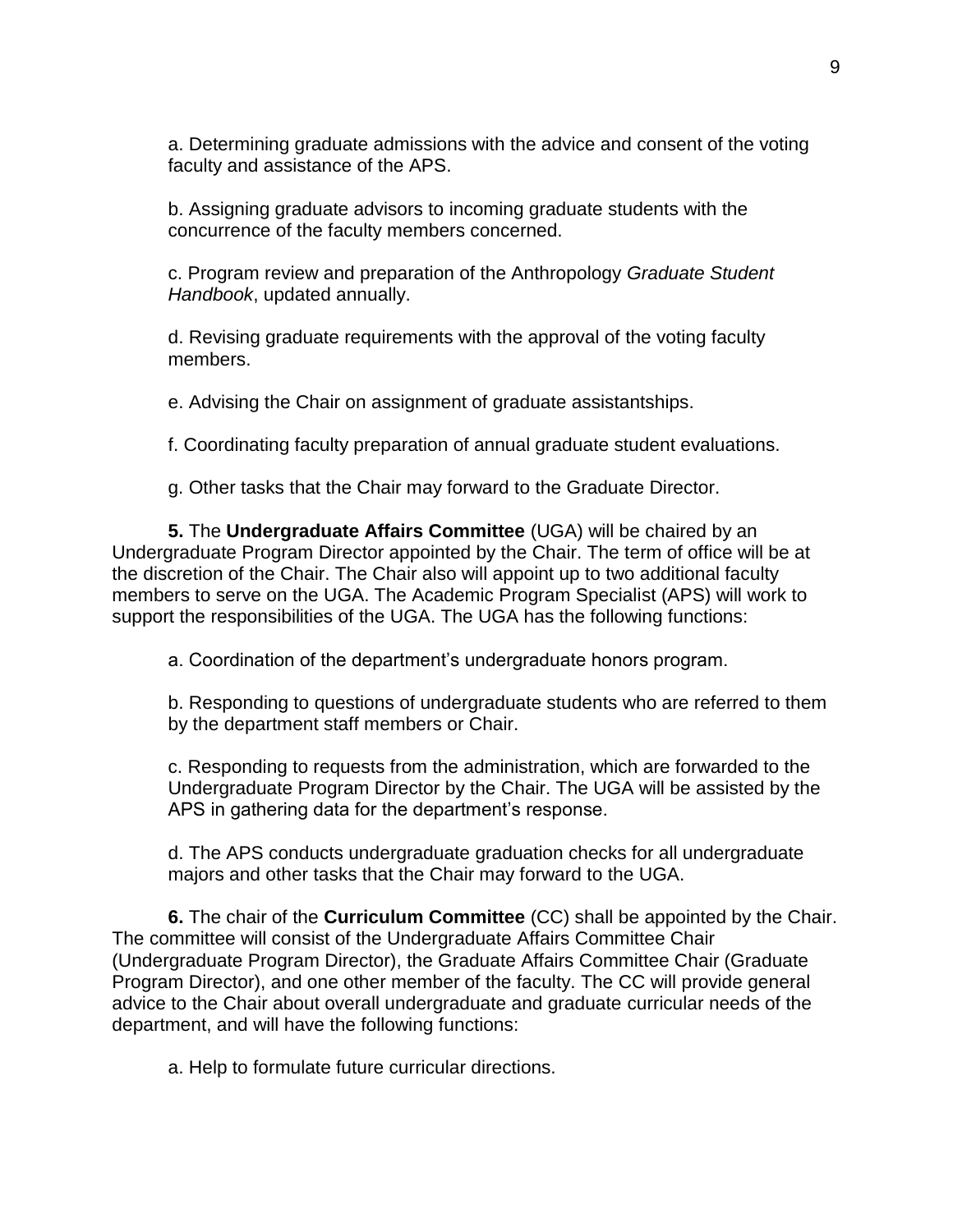b. Facilitate preparation of curriculum requests for approval by the Humanities Area Chairs Committee and other administrative levels.

c. Help with responses to requests from the administration for progress reports regarding curricular activities.

d. Other tasks that the Chair may forward to the CC.

e. The voting members of the faculty will vote on the Curriculum Committee's recommendations.

**7.** The department curates extensive osteological (human and non-human), archaeological, and ethnological collections. The department **Curator** (Specialized Faculty) is responsible for overseeing the care of, and access to, these collections. The Curator maintains the FSU Department of Anthropology's existing and future collections with modern curation protocols, including managing the ethnographic, archaeological, and teaching collections, and the collections documents, makes the collections accessible for study to faculty, students, and outside researchers, and creates public access to the archaeological and ethnographic collections via traditional and digitally curated exhibits. The curator is responsible for overseeing and facilitating all NAGPRA-related tasks for the department. The Curator ensures compliance with all state and federal laws (including NAGPRA) and curatorial requirements. If the Curator position is vacant, the Chair will appoint a faculty member as the **Collections Management Coordinator** to carry out these duties, as needed.

**8.** One member of the faculty will be appointed annually (and may be renewed) by the Chair as the **Library Liaison and Instructional Media Coordinator** to coordinate library and instructional media resource needs.

**9.** At the Chair's discretion, **ad hoc committees** may be formed and appointments made as necessary, and faculty members may be requested to perform various functions, e.g., service as it relates to the missions of the department, college, or university. Ad hoc committees may occasionally be formed to address grievances, issues, or goals entailed in the department's Memorandum of Understanding with the National Park Service (Southeast Archeological Center – SEAC), and other policies regarding use of department vehicles, space, and equipment.

**10.** The **Graduate Student Representative** (GSR) acts as a liaison to the department faculty. The GSR is an elected position and serves for one academic year (fall and spring semesters).

a. One graduate student will be elected by the active (and in good standing) graduate students in the department at the beginning of the fall semester. The elected student must be in good standing during their year of service. If the GSR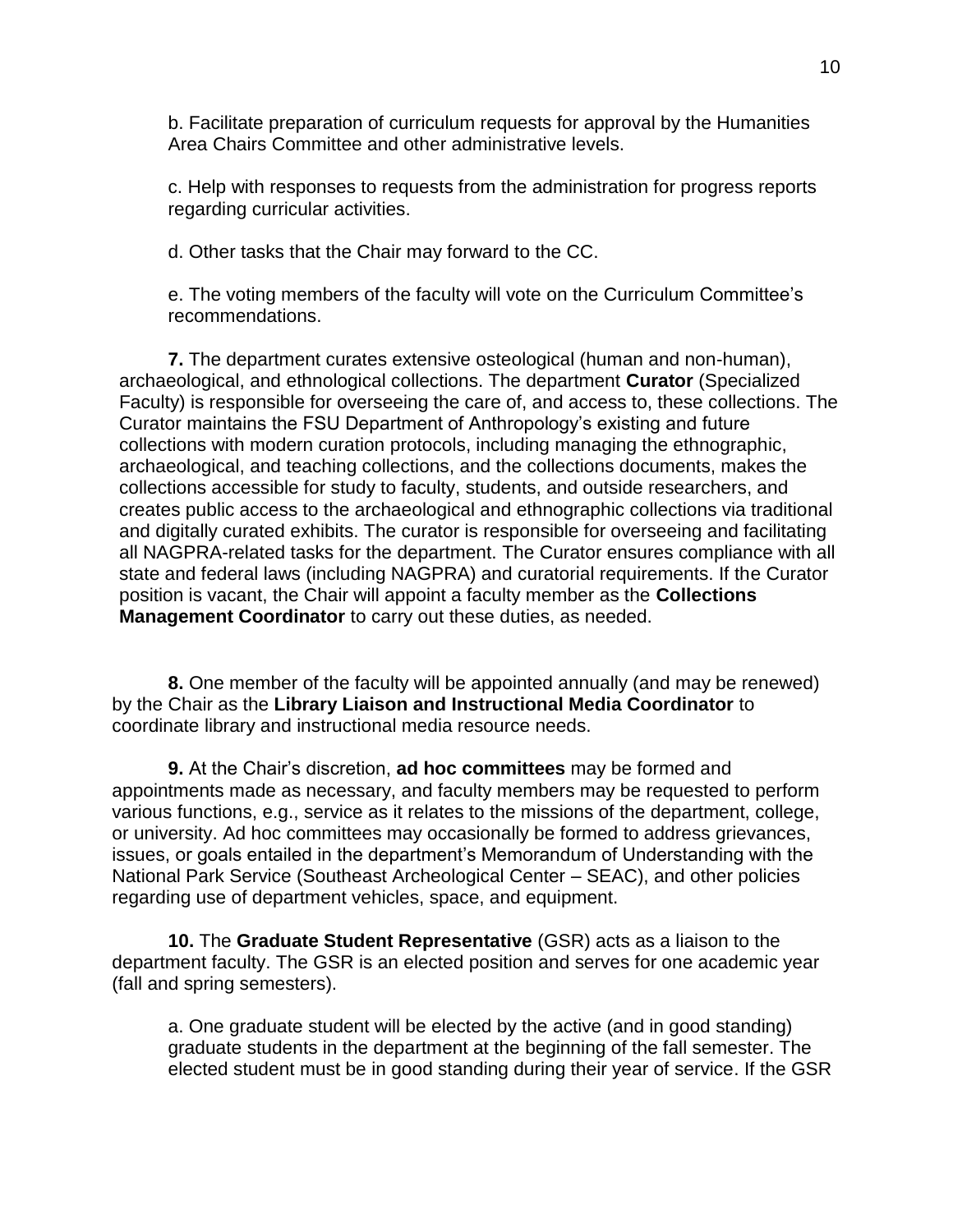is no longer in good standing during their term of service, the Graduate Program Director may appoint an interim GSR to fill the remainder of the year of service.

b. The Graduate Student Representative (GSR) will represent graduate student concerns to the faculty.

c. The GSR will attend and participate in all department faculty meetings but will be excluded from discussions that involve sensitive student matters, promotion and tenure discussions and voting, and hiring discussions and voting. The GSR may not vote nor be present for discussions regarding other students or prospective students.

d. At the Chair's discretion, the GSR may be invited to serve as a non-voting member on a departmental committee.

**11.** The **Student Advisory Committee** to the Chair shall be composed of one undergraduate Anthropology major and the GSR. The undergraduate major will be elected by the members of the Anthropological Society at Florida State University (ASFSU). It shall be the function of this committee to bring to the attention of the Chair any matters deemed significant to the pursuance of our shared educational goals.

### **D. Faculty Senators**

<span id="page-10-0"></span>One faculty senator is elected by the department for a two-year term in accordance with Faculty Senate rules. They are responsible for attending Faculty Senate meetings and informing department members of developments affecting the department or its members.

### **E. Faculty Recruitment**

<span id="page-10-1"></span>The department's voting faculty as a whole discusses, decides, and votes on the areas in which to recruit at one or more faculty meetings during the spring semester. The Dean of the College of Arts and Sciences formally requests information on the department's recruitment needs. The Chair requests one or more lines in a letter to the Dean that reports the department's deliberations on the matter. If the request is granted, one or more ad hoc committees ('Search Committee[s]') will be formed to implement the search. The committees will consist of three tenured or tenure-track faculty members (Professors, Associate Professors, and/or Assistant Professors) and the Chair will be an ex-officio member. Applicant folders will be kept in a location that can be accessed by all faculty members. The Search Committee (SC) will keep the faculty informed as it completes each phase of its review of applications.

a. Upon authorization by the Dean to recruit for a faculty member in a particular area of the department, the Chair appoints a SC with a minimum of three faculty members representing at least two of the subfields of Anthropology.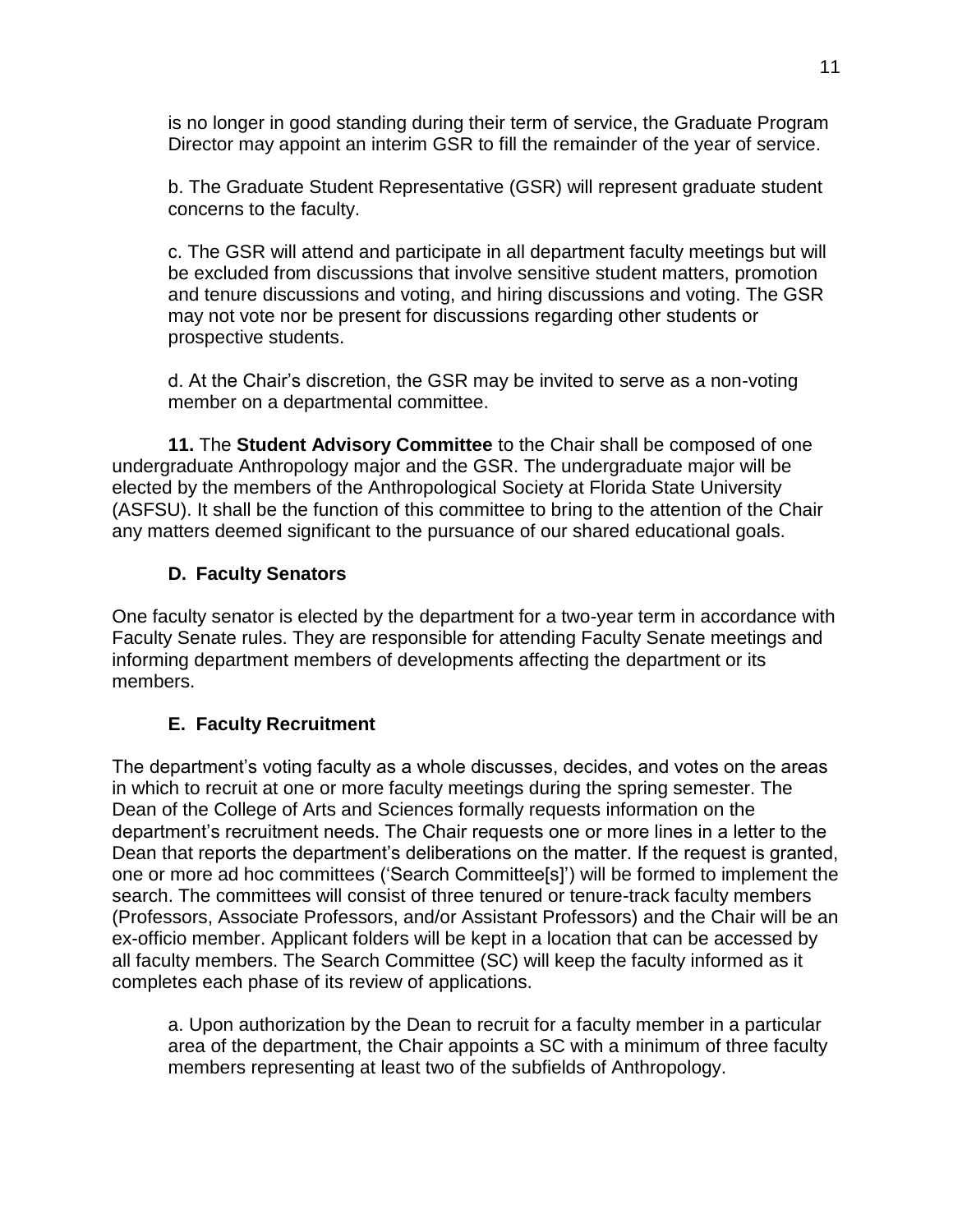b. SC solicits feedback from the faculty on the position description.

c. SC evaluates all applications and eliminates those that do not meet the minimum requirements for the position.

d. SC rank orders applicants who meet the minimum requirements for the position; faculty meet and discuss who to invite for interviews.

e. Following this discussion, the SC recommends to the Chair the top 3-4 candidates to be invited to visit the department.

f. Following each candidate's visit, the SC solicits feedback from faculty.

g. Following the last candidate's visit, the SC rank orders the candidates according to SC ratings based on evaluation of all materials including feedback provided by the faculty.

h. SC summarizes its recommendations and presents these to the faculty. To facilitate discussion, it is recommended that a member of the SC provide a rationale for specific offers. This overview can include both strengths and any noted limitations. The CV should be distributed and highlights from this can be discussed along with other data including information from external referees. The floor is opened for discussion of each candidate. The faculty completes a secret ballot, the Chair tallies the ballots, and announces the results.

i. A recommendation to the Chair that an offer be made to a candidate can be advanced with a majority positive vote.

j. Chair recommends to the Dean that an offer be made to the selected candidate.

# **F. Unit Reorganization**

<span id="page-11-0"></span>Any unit reorganization would be reflected in a change to these bylaws and, therefore, see bylaws revision process (section I.B.).

# <span id="page-11-1"></span>**IV. Curriculum**

See III.C.6

# <span id="page-11-3"></span><span id="page-11-2"></span>**V. Annual Evaluation of Faculty on Performance and Merit**

# **A. Peer Involvement in Annual Performance and Merit Evaluation.**

Each faculty member's performance will be evaluated relative to his or her assigned duties. Each faculty member's performance will be rated annually using the following university rating scale: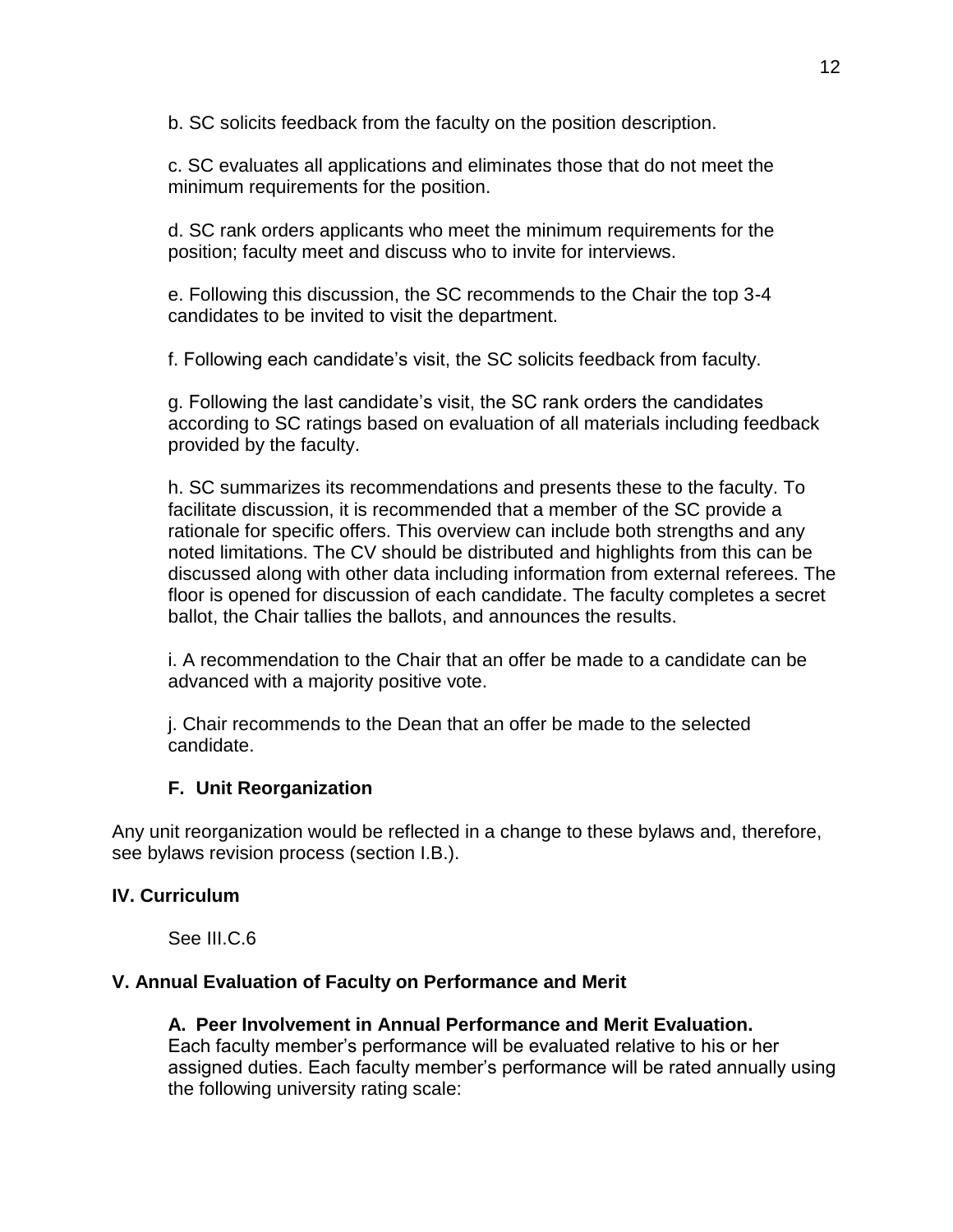Substantially Exceeds FSU's High Expectations Exceeds FSU's High Expectations Meets FSU's High Expectations Official Concern Does Not Meet FSU's High Expectations

Annual evaluation and merit recommendations are to be based on evidence of quality of performance, consistent with the assigned duties of the individual. In particular, the basis on which recommendations for merit pay increases are to be based is exemplary performance in all aspects of the individual's assignment.

**1.** The annual activity report (evidence of performance -- EOP), provided to the Chair by each faculty by a given deadline during the spring semester, is used as the basis for merit raise decisions. The Chair will provide copies of the reports to the Promotion, Tenure, and Evaluation Committee (PT&E). Evaluations will be conducted in compliance with the current Collective Bargaining Agreement and the current Faculty Handbook. Merit distributions may not be awarded uniformly to all faculty members in the department.

**2.** Upon request, the Chair will provide the Dean of Arts and Sciences with recommendations regarding salary increases. In formulating recommendations, the Chair will take into account each faculty member's annual report on teaching, research, and service activities weighted by their assigned percentages of efforts in these three areas, the PT&E Committee's peer evaluation, and their advice regarding salary increase.

**3.** If the PT&E Committee recommendations differ from the Chair's, both are forwarded to the Dean.

**4.** Specialized Faculty will be evaluated using the same procedures as used for tenured or tenure-earning faculty and, as with tenure-track and tenured faculty, will be based on the EOP, Annual Assignment of Responsibility, the PT&E Committee evaluation, and other criteria identified in Appendices B and D. All merit money generated based on Specialized Faculty salaries for the department will be placed in a separate pool from tenure-track faculty and distributed in its entirety to that group.

#### <span id="page-12-0"></span>**B. Criteria for Evaluation of Tenure-track Faculty**

See Appendix A.

### <span id="page-12-1"></span>**C. Criteria for Evaluation of Specialized Faculty**

See Appendix B.

### <span id="page-12-2"></span>**VI. Promotion and Tenure**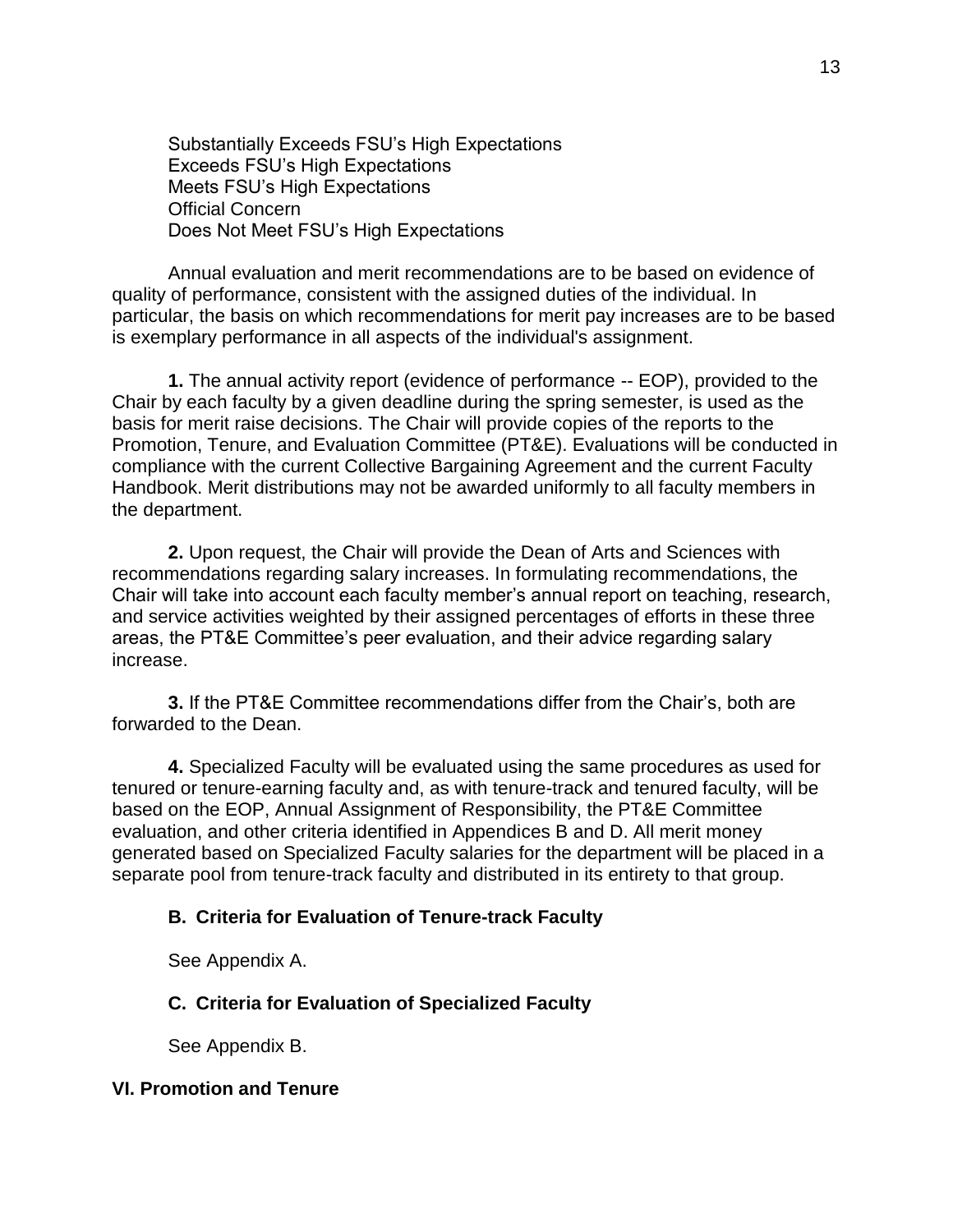### <span id="page-13-0"></span>**A. Progress Toward Promotion Letter**

Each year, every faculty member who is not yet at the highest rank for their position will receive a letter that outlines progress toward promotion and/or tenure. See Appendices A, B.

## <span id="page-13-1"></span>**B. Third Year Review for Tenure-track Faculty**

Tenure-track faculty in their third year of service will receive an evaluation of their progress in meeting the department's expectations for promotion and tenure. See Appendix C.

# <span id="page-13-2"></span>**C. Peer Involvement in Evaluation of Promotion and Tenure of Faculty**

The Departmental PT&E committee, is responsible for evaluating promotion and progress towards tenure. See Appendices A-D.

# <span id="page-13-3"></span>**D. Criteria for Promotion and Tenure of Tenure-track Faculty**

See Appendix C.

# <span id="page-13-4"></span>**E. Criteria for Promotion of Specialized Faculty**

See Appendix D.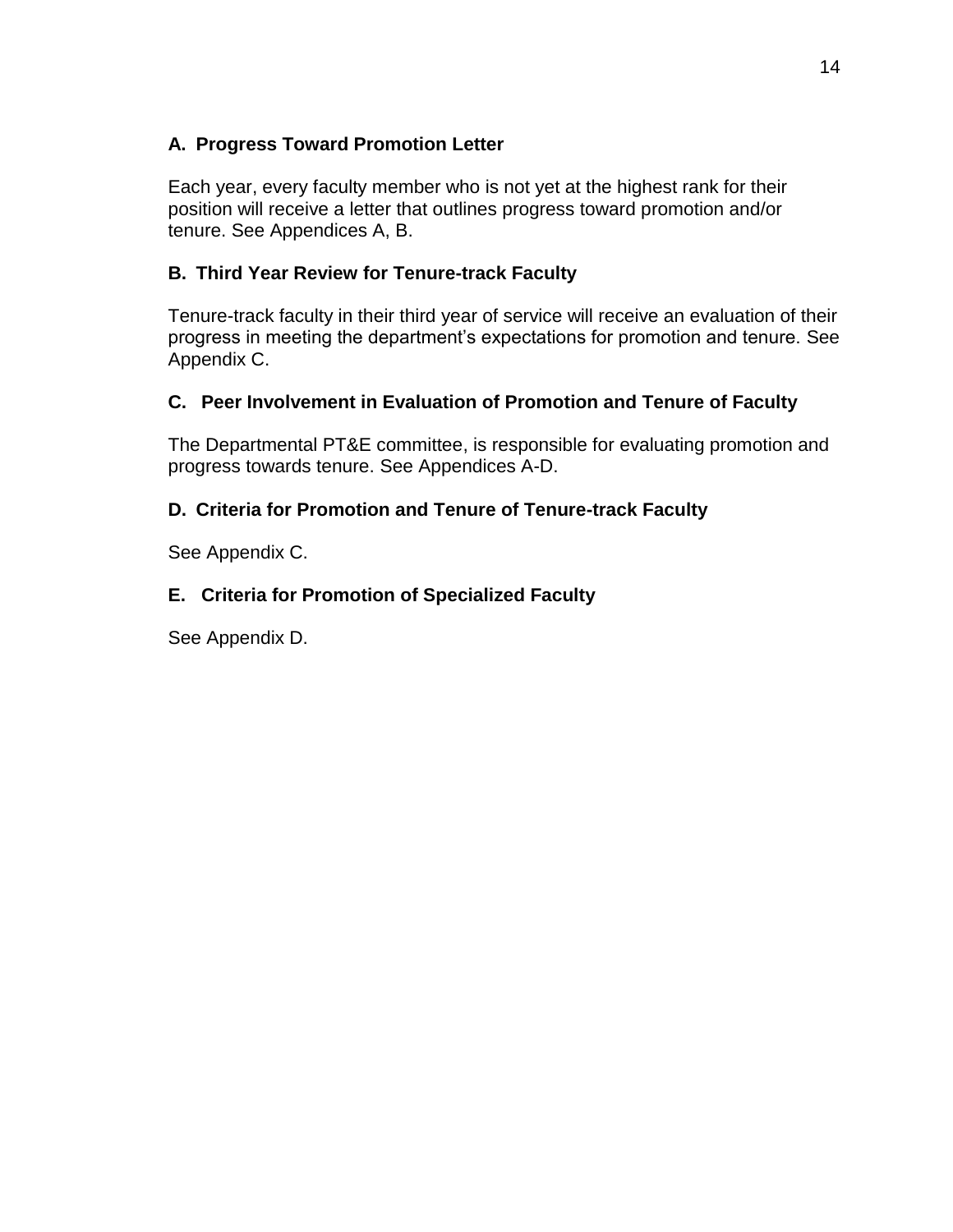#### **Appendix A: Criteria for Evaluation of Tenure-track Faculty**

<span id="page-14-0"></span>This document outlines how members of the Department of Anthropology measure productivity in teaching, scholarship, and service in meeting the University criteria for promotion and tenure (Faculty Handbook, Section 5). Faculty are expected to consult the [FSU Faculty Handbook](about:blank) and the annual "Memo on Promotion and Tenure" issued by the Vice President for [Faculty Development and Advancement](about:blank) for university policies and procedures regarding promotion and tenure. The following document reviews the FSU Department of Anthropology's policies, procedures, and criteria for faculty promotion and tenure. This document is in addition to the college and university policies, procedures, and criteria for promotion and tenure.

By tradition, anthropology is divided into four fields (sub-disciplines): sociocultural anthropology, physical anthropology (also called biological anthropology), archaeology, and linguistic anthropology. Although the historical strengths of the faculty and programs at Florida State University have been in archaeology, three fields (sociocultural, physical, and archaeology) are currently represented by the faculty at FSU. Anthropology is a holistic discipline that considers a broad range of issues and time periods. Its analytical tools are applied within cultural, biological, evolutionary, and scientific frameworks. As such, anthropology is interdisciplinary, often incorporating perspectives or theoretical concepts from other disciplines. A critical factor in understanding anthropological research is the central position of fieldwork, which is broadly defined as an experience of immersion as a participant observer or analyst in another culture, in a natural setting where nonhuman primates may be observed, in archaeological excavation and/or laboratory projects, or in museums.

**1) Teaching.** Excellence in teaching is a high priority goal that all faculty members are expected to strive for and to expend significant efforts toward achieving. Faculty are expected to share in the responsibility of teaching at both the undergraduate and graduate levels. Faculty are encouraged to become involved in teaching Liberal Studies for the Twenty-First Century classes, thereby gaining experience in interacting with a diverse group of undergraduate students as we fulfill our mission of contributing to a liberal arts education. New faculty members usually teach only one course during their first semester; other faculty are normally expected to teach two courses per semester. Candidates for tenure and promotion and for promotion at each level are expected to provide up-to-date and relevant lecturing in the classroom, excellent training for graduate students, and to set high standards in their scholarly activities as examples for their students. They are expected to advise master's degree students, and to have an established research program that includes participation by graduate students. Candidates for promotion to Professor are expected to have recruited and supervised graduate students.

Teaching shall be evaluated by a number of instruments including: student evaluations (from SPCI or other Evaluation Forms), in-class visitation(s) by members of the Promotion and Tenure and Evaluation Committee, and department chair,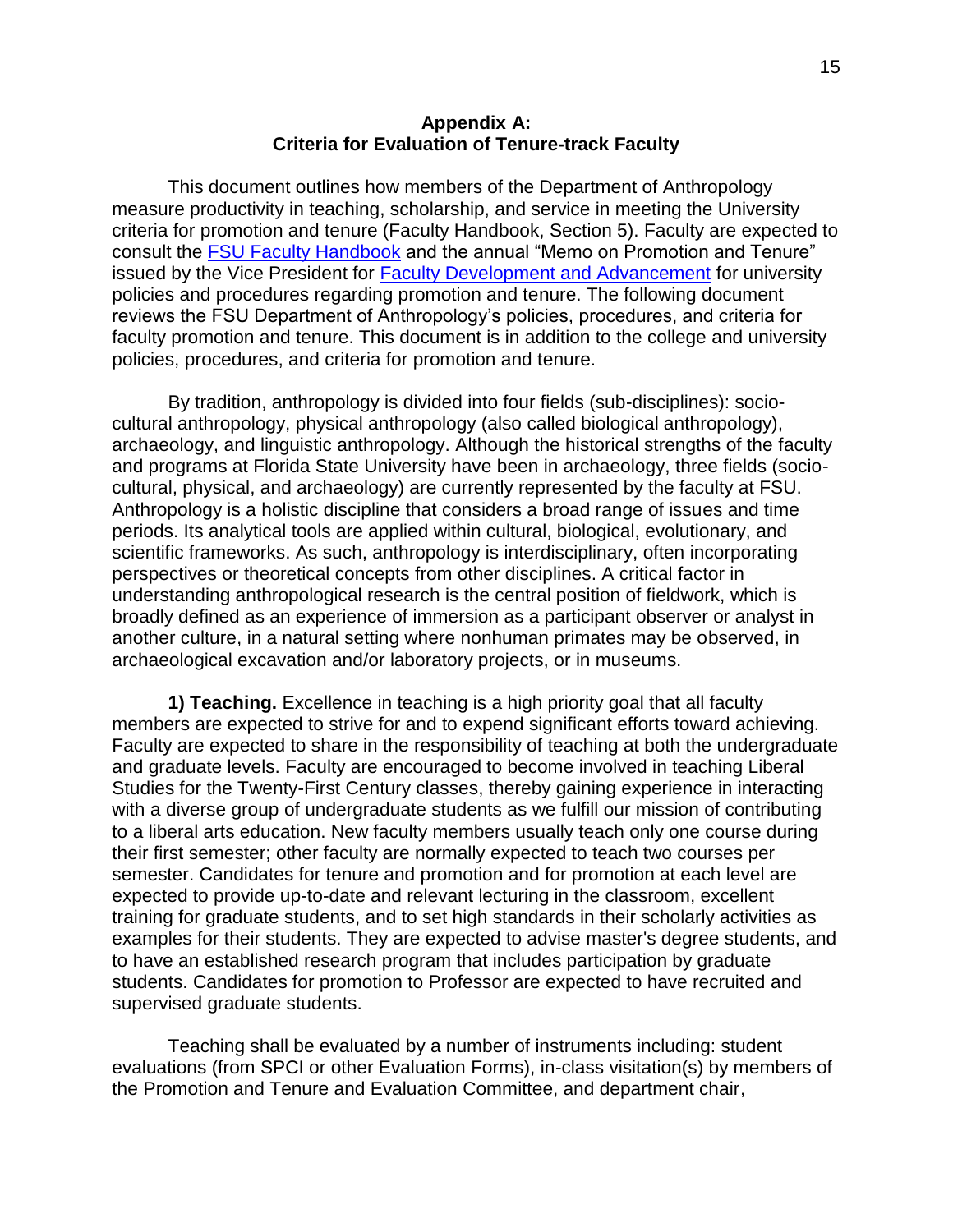volunteered and solicited comments from students and former students, evaluations from colleagues who have direct knowledge of the candidate's teaching, and evaluations of syllabi and other class materials. In addition, the PT&E will evaluate lists of courses taught, graduate student committees served upon, and graduate students supervised during the relevant period. Mentoring activities will be evaluated including direction of projects resulting in publication by and with students, and placement of students in career positions. Publications of pedagogic books, articles, and receipt of teaching awards will also be taken into account.

**2) Scholarship/Research.** Faculty members are expected to establish research programs that will bring national and international recognition to the department and to FSU. For promotion to Associate Professor and tenure, there must be clear evidence of a sustained research effort resulting in publication that has moved the candidate beyond their specific dissertation topic. For promotion to Associate Professor, the expectation is that the candidate clearly **is becoming** recognized nationally as a scholar in their discipline and should be clearly poised for continuing to do so. For promotion to Professor, there must be clear evidence that the candidate has contributed significantly to the scholarship of their field, and the expectation is that the candidate **has become** recognized nationally and internationally.

The Anthropology PT&E Committee will evaluate the candidate's scholarship by assessing a number of factors including the extent to which candidates have published research results in refereed professional journals, including those considered to be toptiered. Scholarly articles should be submitted regularly and are expected to appear relatively consistently over a number of years. For all subfields, sole or first/senior authorship is expected on a reasonable percentage of peer-reviewed papers. Books (authored, co-authored, edited, or co-edited) are desirable, and it is understood that book proposals and manuscripts (including those for edited volumes) are usually reviewed by peers at the request of editors. Although they do not carry the same weight as peer-reviewed articles in professional journals, articles or chapters that appear in edited works (and are subject to peer review) also count favorably in the evaluation of scholarship. Archaeologists and physical anthropologists are expected to participate in primary field or museum collections research, analysis, and publication of results in peer-reviewed journals and other outlets such as monographs or edited volumes published by university or professional presses. These publications (monographs, technical reports, and edited volumes) provide complete accounts of all phases of the research and constitute primary sources of data for the archaeological or physical anthropological profession. For cultural anthropologists, a book or monograph based on ethnographic fieldwork is desirable, especially if it is published by a university or professional press.

Other publications may include technical reports, museum exhibitions, book reviews, scholarly notes and letters, digital publications (including but not limited to websites, blog posts, data sets, etc.), documentary films, and the publication, performance, and exhibition of creative works. Candidates will also be evaluated on the extent to which they have volunteered to present results of their work at national or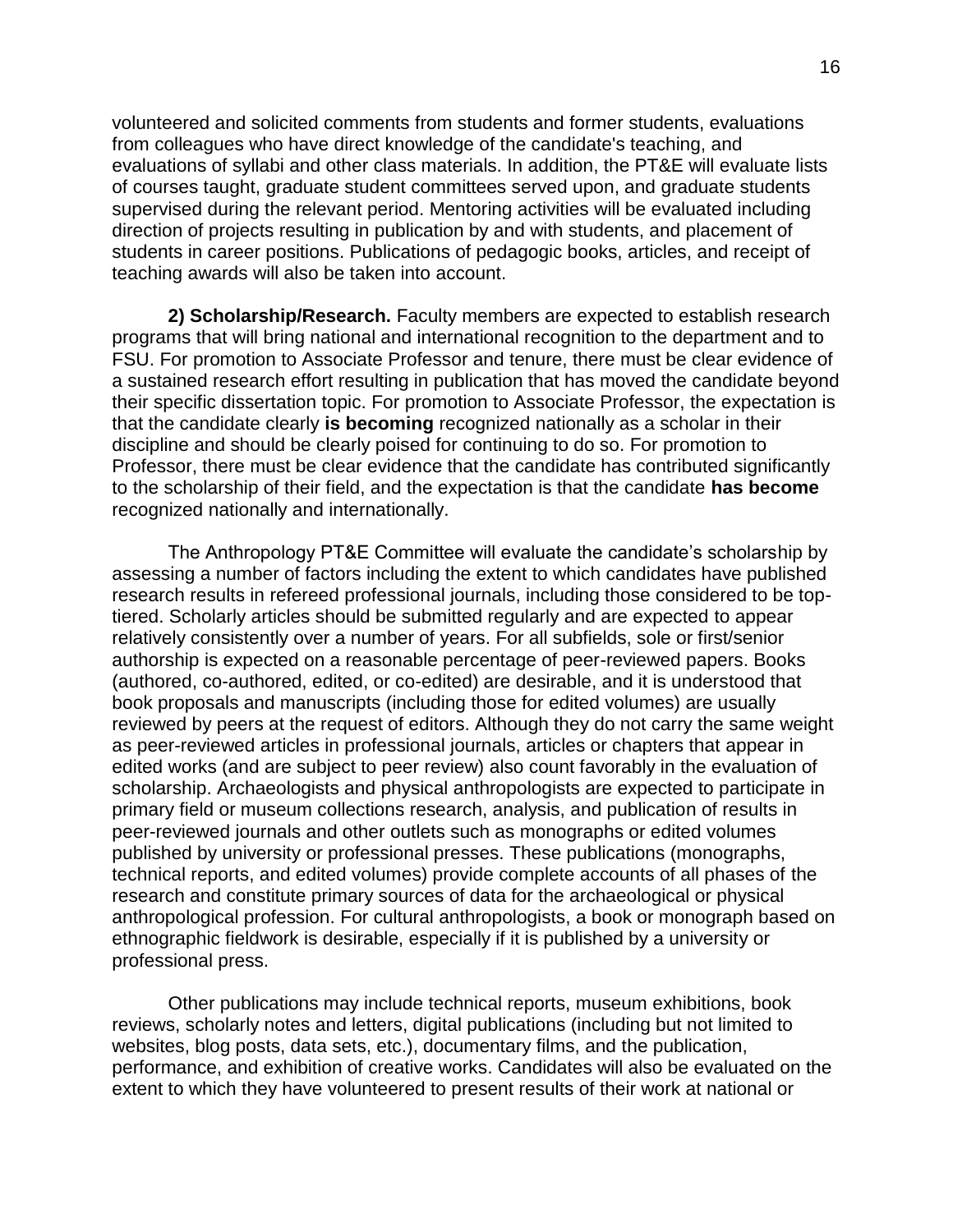international professional meetings, symposia, workshops, etc., as well as the number of invitations they have received to present such scholarly reports at prestigious institutions and meetings. Candidates are also expected to demonstrate that they have received funding at a level adequate to support their research over a significant interval of time, preferably from at least some sources that involve competitive peer review. Finally, the department places strong emphasis on the opinions regarding a candidate's suitability for promotion and tenure that are provided by scholars from other institutions who are recognized as international experts in their fields.

**3) Service.** Faculty members are expected to be good departmental citizens and to share the load of committee assignments, academic advising, recruiting of graduate students and new faculty. Faculty should also be willing to represent the department on committees or assignments at the college or university level. Directing master's theses and serving on thesis committees in the department is critical to our mission as a teaching department. Membership on thesis or dissertation committees outside the Department of Anthropology is also considered. Service to the profession is another key component of service that brings recognition to the department and to FSU. Such service may include journal editorships, serving on editorial boards, serving on review panels, holding office in professional organizations, and serving as peer reviewers for the evaluation of manuscripts, books, journal articles, and research proposals. Work in the community is also an important aspect of service and may include membership and office in governmental or other advisory committees, and public relations activities such as presentations to civic and community organizations and public outreach through media. Service expected of Assistant Professors should be less than that of Associate Professors and Professors. Professors are expected to have a broader role in service than Associate Professors (from International to University to College to Department).

The PT&E Committee will evaluate candidates' service record as submitted as the annual EOP. The department will use the approved FSU rating scheme (see below) and are based on the EOPs and AORs:

**Substantially Exceeds FSU's High Expectations:** describes a faculty member who far exceeds performance expectations during the evaluation period and achieves an extraordinary accomplishment or recognition in teaching, research, and/or service, which may include several of the following: highly significant research or creative activities; securing significant external funding; demonstrated recognition of the individual by peers as an authority in their field; and/or attaining significant national or international achievements, awards, and recognition in one or more of the three areas.

**Exceeds FSU's High Expectations:** describes an individual who exceeds expectations during the evaluation period by virtue of demonstrating noted achievements in teaching, research, and/or service, which may include several of the following: high level of research/creative activity, professional obligations, willingness to accept additional responsibilities, high level of commitment to serving students and the overall mission of the Department, securing significant external funding for research, involvement and or leadership in professional associations, initiative in solving problems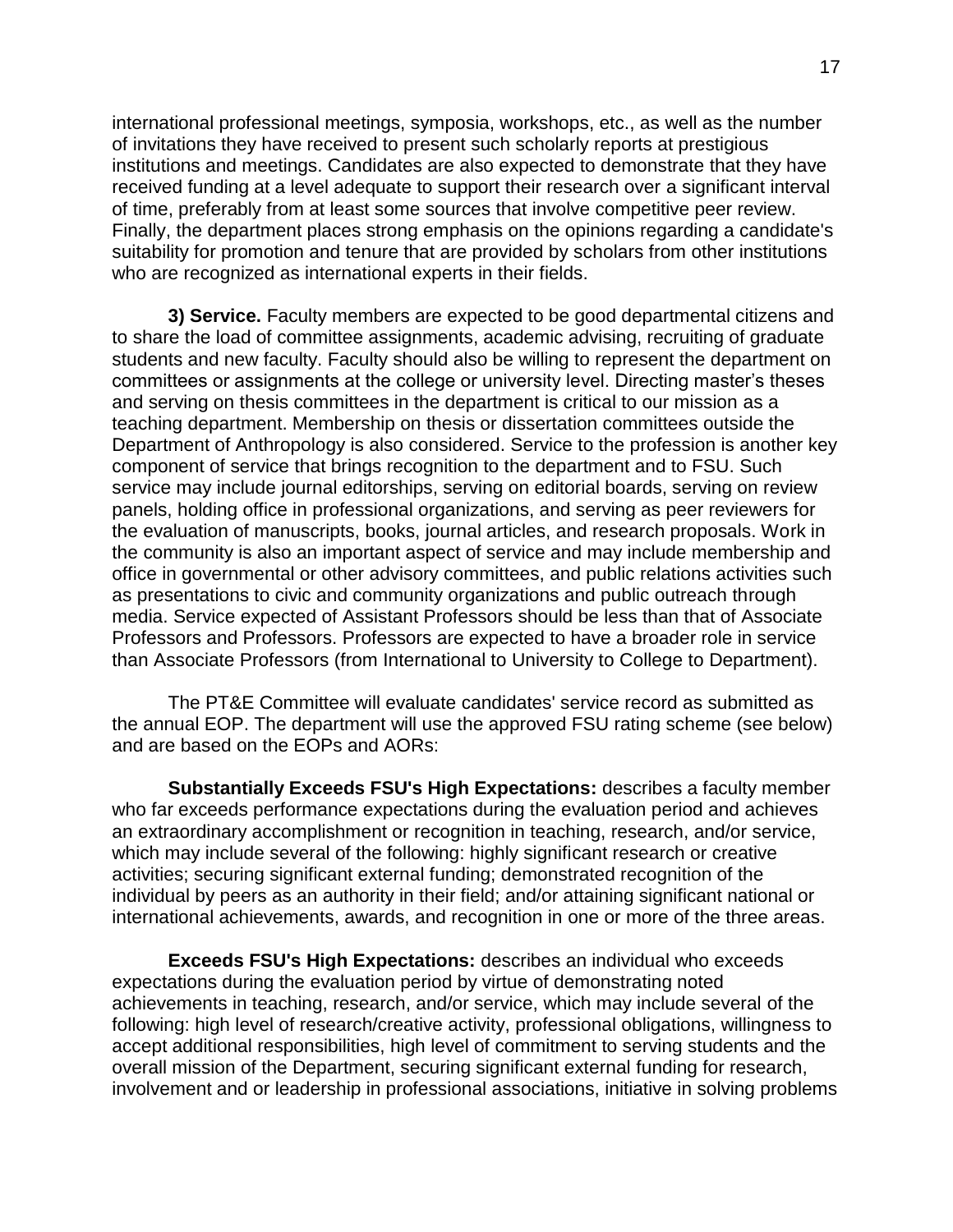or developing new ideas. Examples of these criteria include, but are not limited to successful grant funding, high profile presentations or publications including books and monographs, substantial service to the Department, University or professional community, or an award for teaching, research, or service.

**Meets FSU's High Expectations**: describes an individual who demonstrates the requisite knowledge and skills in their field or specialty and completes assigned responsibilities in a manner that is both timely and consistent with the high expectations of the university.

**Official Concern:** describes an individual who demonstrates the requisite knowledge and skills in their fields of specialty but is not completing assigned responsibilities in a manner that is consistent with the high standards of the university.

**Does Not Meet FSU's High Expectations:** describes an individual who fails to demonstrate with consistency the knowledge, skills or abilities required in their field of specialty and/or in completing assigned responsibilities.

A Performance Improvement Plan (PIP) is required when a non-tenured faculty member receives a 'Does Not Meet FSU's High Expectations' ratings and a tenured faculty member may be placed on a PIP if they receive this rating on three or more of the previous six performance evaluations.

The PT&E Committee will rate each faculty member excepting themselves and spouses/partners. Ratings on a scale of 1 (low) to 10 (high) will be assigned separately to teaching, research and service. The Committee will complete its ratings of faculty in time for the ratings to be used by the Chair in completing Annual Evaluations and Assignments of Responsibilities (usually by March 15<sup>th</sup>).

The PT&E Committee will meet in March and use the evaluations to provide written input to the chair on each faculty member. Letters will be countersigned by the faculty members to whom they are issued.

The Chair, upon recommendations and advice of the PT&E Committee will provide an annual letter of evaluation. The PT&E Committee (as per the Collective Bargaining Agreement and Faculty Handbook criteria) will also provide the Chair a tenure review for Assistant Professors in their third year.

These evaluation procedures will be effective from January 1, 2019.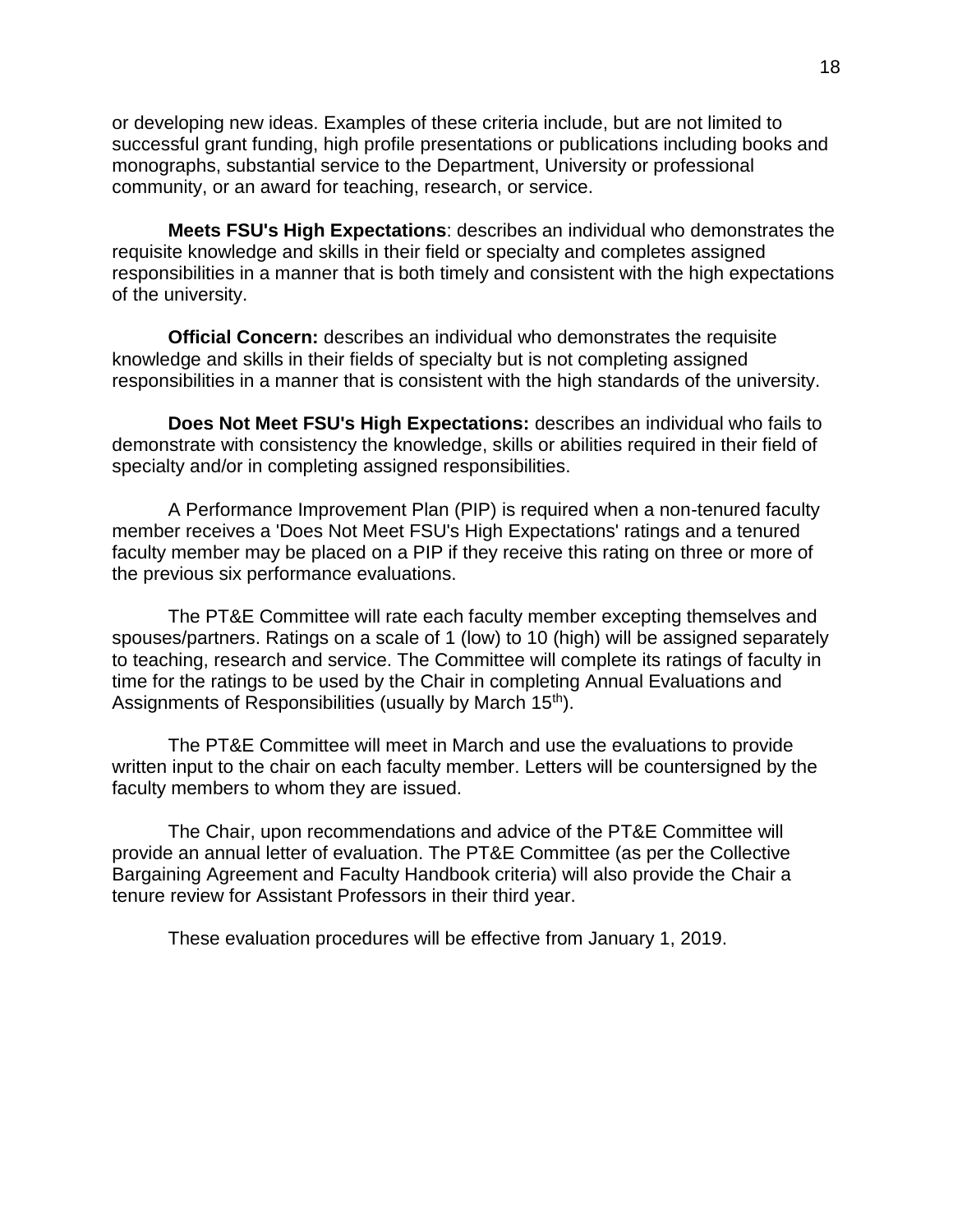#### **Appendix B: Criteria for Evaluation of Specialized Faculty**

<span id="page-18-0"></span>This appendix outlines how Specialized Faculty members of the Department of Anthropology are evaluated for promotion through the levels Teaching Faculty I, II, or III. Generally, there is a five-year service period between promotions, but faculty may submit binders for early consideration for exceptionally meritorious performance. Most Specialized Faculty members of the department are teaching faculty and have little to no research or service assignment. The department procedures and criteria for promotion of specialized faculty follow the Collective Bargaining Agreement (Article 9.10). Additional department-specific criteria for evaluation and for promotion are listed below.

**1) Teaching.** Faculty members of the Department of Anthropology value excellence in teaching and Specialized Teaching Faculty members contribute to that goal. Specialized Faculty members are expected to teach courses that range from introductory undergraduate to advanced graduate student topics. The credentials of Specialized Faculty members will be submitted to the Graduate School for Graduate Teaching Status, permitting the Specialized Faculty member to teach graduate courses. A full-time Specialized Faculty member is normally assigned not less than a 75 percent teaching assignment. In the Department of Anthropology, the teaching load for a Specialized Faculty member is four classes per semester for Fall and Spring. That number may be lessened if large sections of at least one hundred (100) students are taught. Specialized Faculty members usually teach two large course sections and one smaller required or skills class with generally less than fifty (50) students. For 12-month Specialized Faculty, the teaching load in Summer semesters is 2 courses total plus other duties as assigned by the department chair.

Teaching will be evaluated primarily through observational visits of the chair and at least one member of the PT&E committee each academic year (fall or spring semester). Two weeks notice must be given prior to the visits. In particular, efficacy of communication of key concepts and student interaction are the basis for observational evaluation. Student evaluations of the course are also considered. Nominations or awards for teaching effectiveness are also evidence of the quality of the faculty member's teaching.

A full-time Specialized Teaching Faculty member may direct undergraduate honors theses and may co-direct master's theses if granted Co-Master's Directive Status (CMDS) by the Graduate School. To be submitted, an application for CMDS requires the positive vote of two-thirds of the tenure-track faculty of the department, approval by the department chair, approval by the Dean of the College of Arts and Sciences, and approval by the Dean of the Graduate School.

**2) Scholarship/Research.** A full-time Specialized Teaching Faculty member is normally assigned not more than a 5 percent research assignment. Some research is undertaken with students as part of Directed Individual Studies or Honors work. If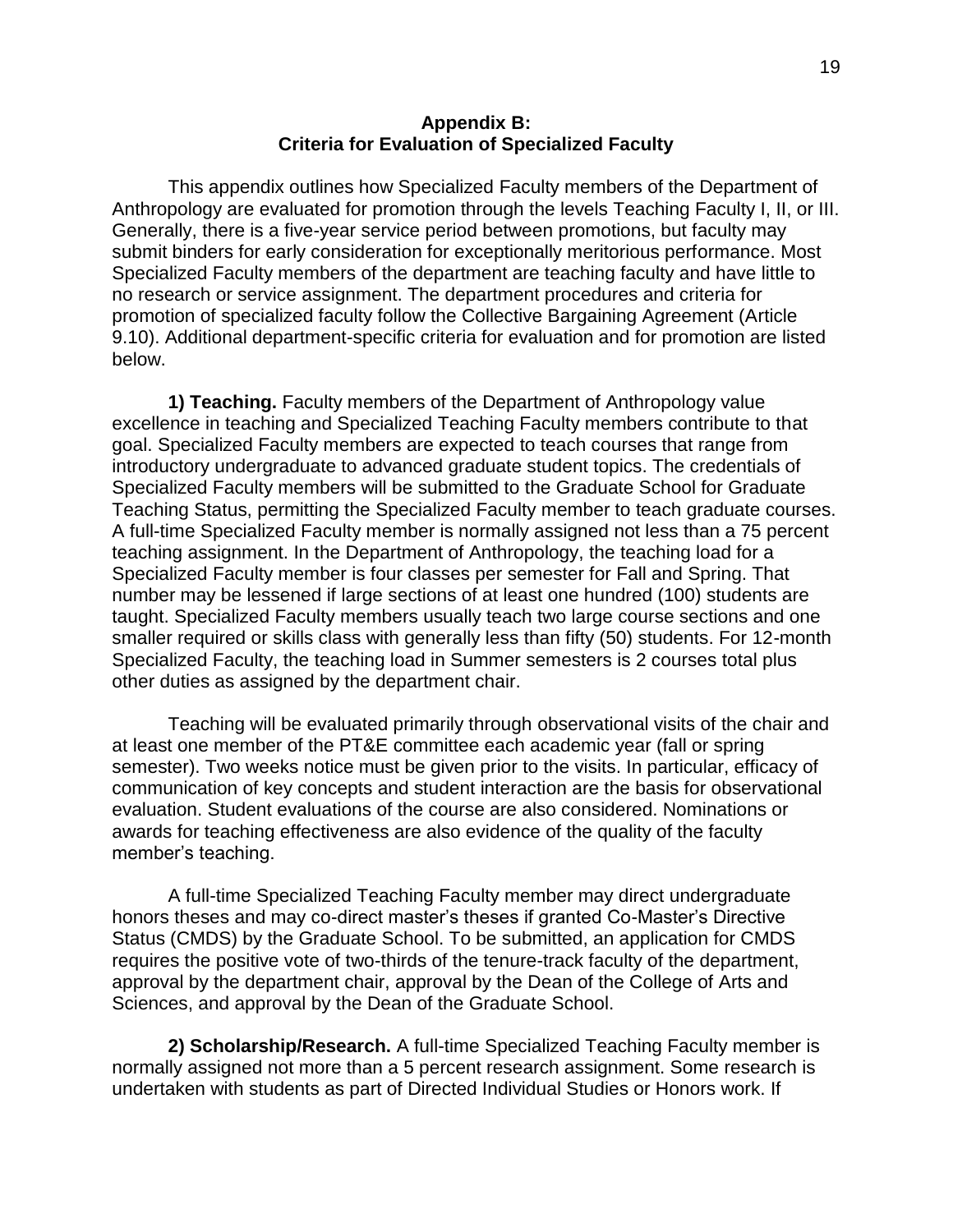approved for CMDS, the Specialized Faculty member will be involved in master's level research as part of the graduate student's thesis project. In the Department of Anthropology, a Specialized Teaching Faculty member may not be assigned to more than one graduate student from each incoming class (understood to be a fall semester admission). As the anticipated time from admission to completion of the master's degree is two years, this would mean that the Specialized Faculty member could codirect no more than one thesis per year.

Research performance will be evaluated on the basis of involvement in faculty or student-faculty research that leads to honors theses, master's theses, and publication of research.

**3) Service.** A Specialized Teaching Faculty member may also be assigned to be the Undergraduate Student Advisor and work in concert with the Academic Program Specialist to assure the quality of undergraduate advising in the department. He or she may also serve as liaison to the Anthropology Society at Florida State University (ASFSU), the department's student organization.

Evaluation of Service will take into account the Specialized Teaching Faculty member's involvement in graduate teaching, completion of undergraduate honor's work, advising, and outreach activities of the department. Membership on departmental committees is expected and may extend to college or university service.

The PT&E Committee will evaluate candidates' service record as submitted as the annual EOP. The department will use the approved FSU rating scheme for tenured and tenure track faculty, which is based on the EOPs and AORs. It is understood that the rating scheme descriptions are adjusted for specialized faculty to reflect only the areas in which the faculty member has assigned responsibilities. The rating scheme used, as specified by the current CBA.

**Substantially exceeds FSU's high expectations:** describes a specialized faculty member who far exceeds performance expectations during the evaluation period and achieves an extraordinary accomplishment or recognition in teaching.

**Exceeds FSU's High Expectations:** describes an individual who exceeds expectations during the evaluation period by virtue of demonstrating noted achievements in teaching.

**Meets FSU's High Expectations:** describes an individual who demonstrates the requisite knowledge and skills in their field or specialty and completes assigned responsibilities in a manner that is both timely and consistent with the high expectations of the university.

**Official Concern:** describes an individual who demonstrates the requisite knowledge and skills in their fields of specialty but is not completing assigned responsibilities in a manner that is consistent with the high standards of the university.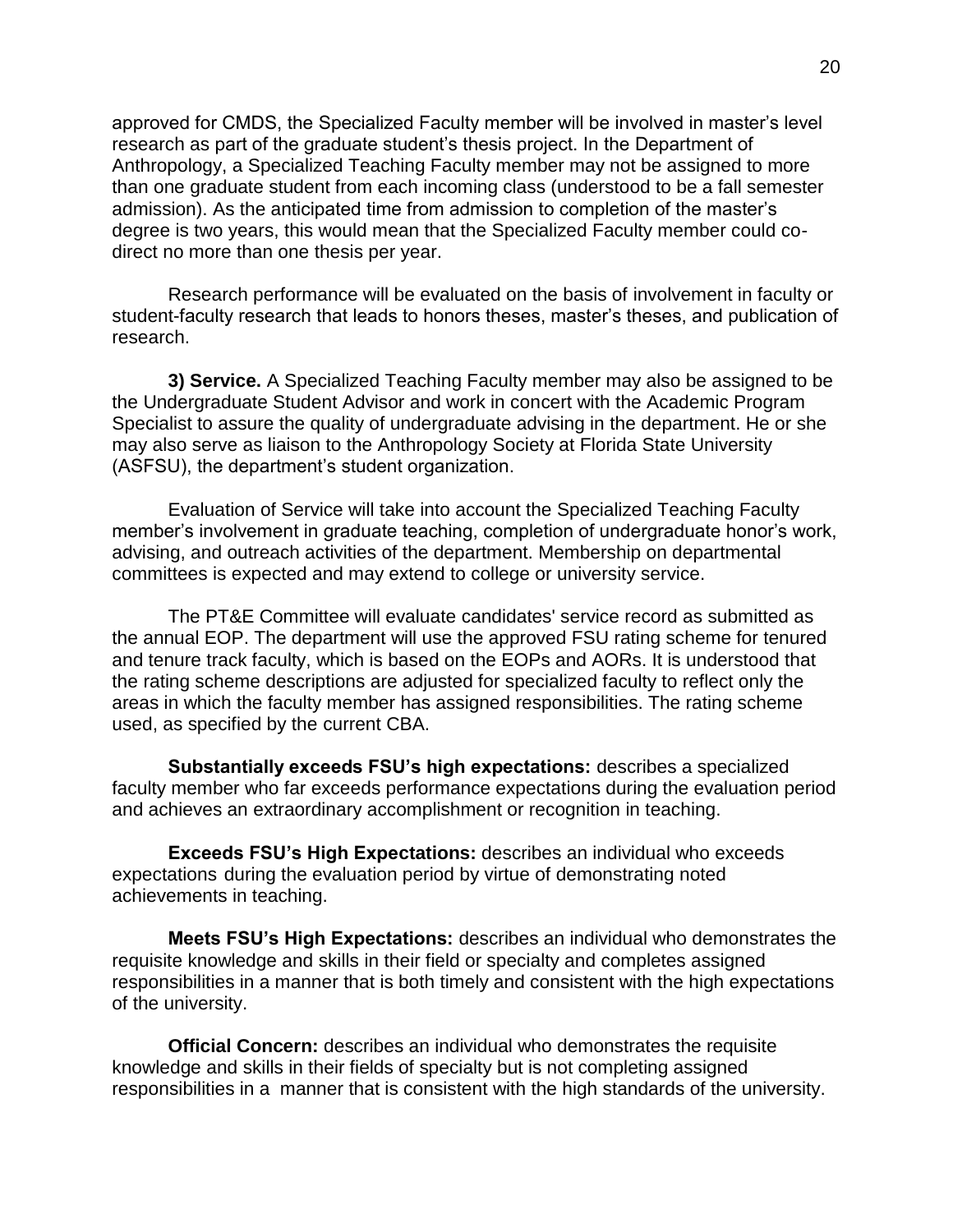**Does Not Meet FSU's High Expectations:** describes an individual who fails to demonstrate with consistency the knowledge, skills or abilities required in their field of specialty and/or in completing assigned responsibilities.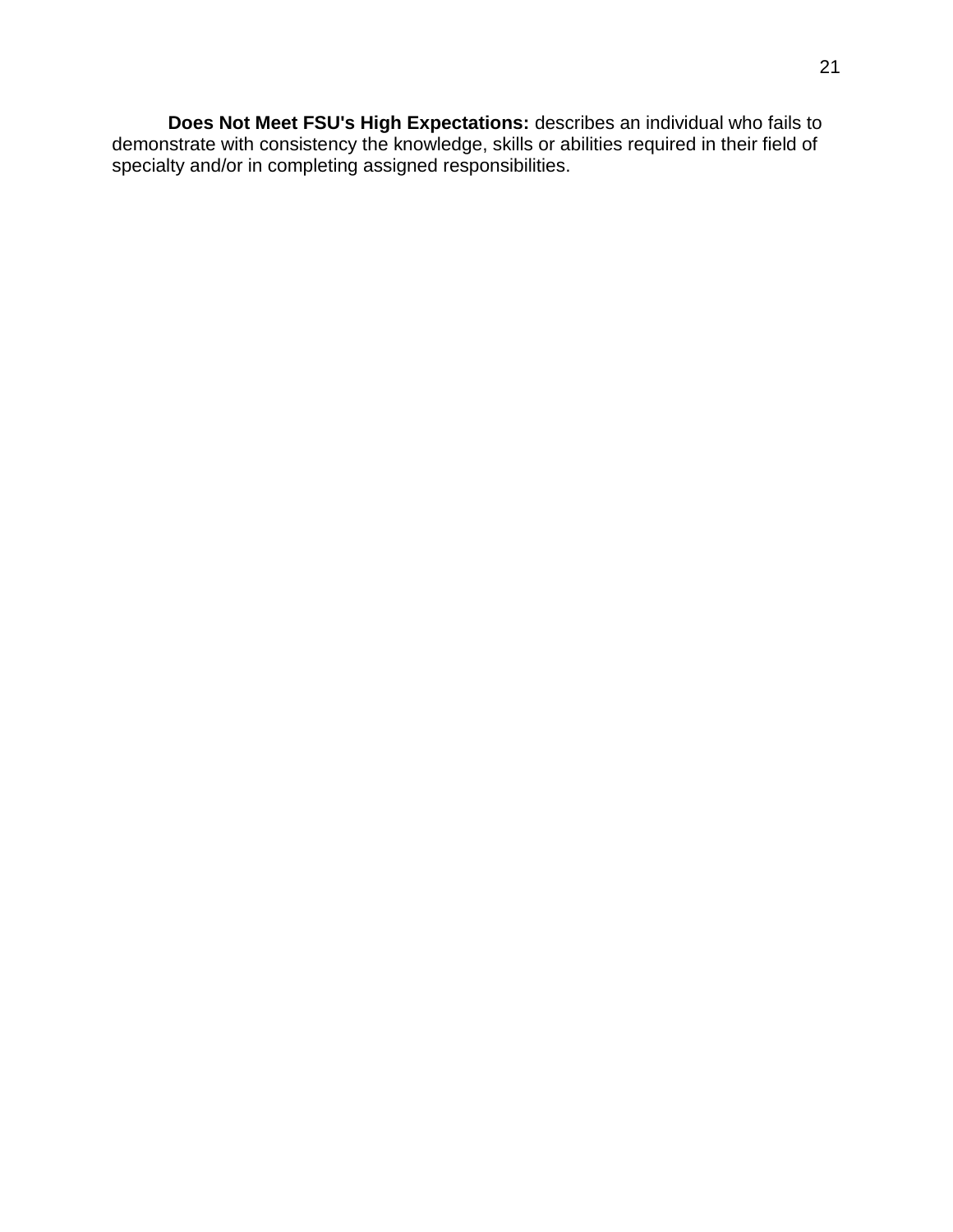#### **Appendix C: Criteria for Promotion and Tenure of Tenure-track Faculty**

#### <span id="page-21-1"></span><span id="page-21-0"></span>**I. Promotion to Associate Professor with Tenure**

The Department of Anthropology seeks to promote candidates who have evidenced excellence in research, teaching, and service. Most importantly, the prospect of future excellence is a critical factor in determining whether an Assistant Professor should become a permanent member of the faculty. The decision to promote and award tenure to an Assistant Professor represents a long-term commitment to the candidate. It is necessary, therefore, to evaluate the candidate's academic promise as well as their academic achievements. The Department seeks to promote candidates whose research trajectory has moved into new areas of investigation that are reflected in publications and presentations at academic meetings. If the bulk of a candidate's productivity derives directly from their dissertation, the Department must evaluate the extent to which new work has resulted in revisions. The Department does not desire to promote candidates for whom the most productive stage of their career will be concluded at the time of their promotion.

When they reach their sixth year of service in the Department of Anthropology, Assistant Professors generally become candidates for promotion to Associate Professor and for the award of tenure. Candidates are evaluated primarily on their record of research, teaching, and service that they achieved during their first five years of employment. Promotion to the rank of Associate Professor shall be based on recognition of demonstrated effectiveness in teaching, service, scholarly or creative accomplishments, and recognized standing in the discipline and profession, as attested to by at least three letters from outstanding scholars outside the University.

The promotion decision considers the following measures: 1) Annual Evaluation and Progress Toward Promotion letters; 2) third year tenure evaluations; 3) Annual Assignments of Responsibility forms; 4) the department's written promotion criteria as they relate to the candidate's assignments; and 5) the letters of outside referees who have evaluated the candidate's materials. Student evaluations shall be considered but shall not be the primary basis for evaluating teaching.

**1. Research.** The evaluation of a candidate's research must be holistic, taking into account both quantity and quality of the candidate's publication and funding record. The Department of Anthropology seeks to promote candidates who display a vigorous and promising program of research. The quantity of publications is one factor in evaluating the candidate's standing as a scholar and supports the candidate's claim to excellence, particularly if they have published with highly regarded presses and journals including those considered to be top-tiered. A candidate's stature as a researcher will also be measured by their activities in presenting papers at professional conferences, engagement in fieldwork, and success in obtaining grants to support research. Finally, the external evaluations by members of the candidate's discipline, requested for the tenure and promotion process, will be taken into consideration.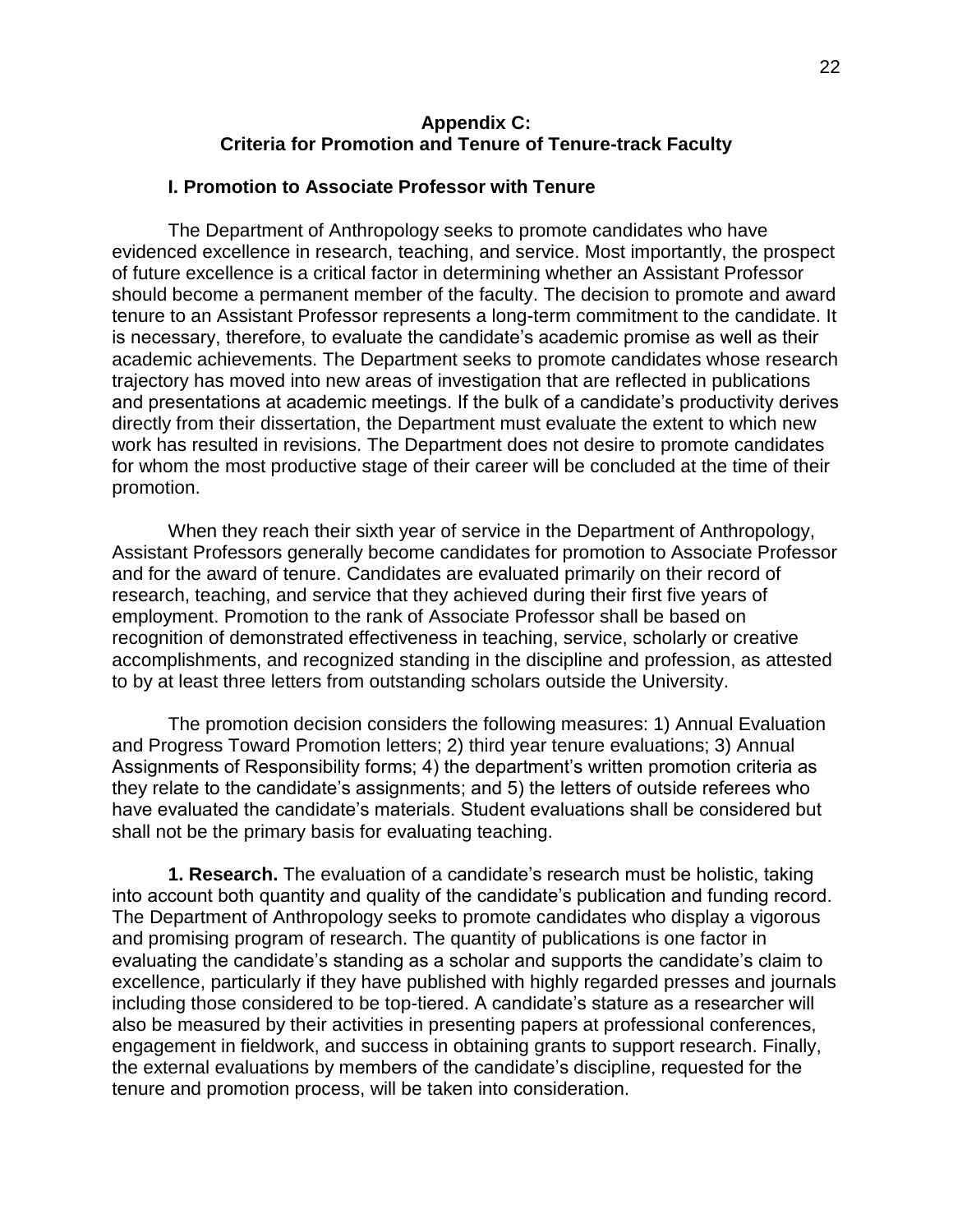No specific quota is a guarantee of promotion nor is there a prescribed list of presses and journals. Candidates are expected to be actively engaged in publication appropriate to their sub-discipline, including peer-reviewed journal articles, books, edited books and special journal volumes (in which the candidate is editor), chapters in edited works, and reports. The department recognizes that anthropological research is diverse. Some projects are brief and have publishable results available in a timely fashion. Some projects are lengthy and will have a series of publications before a longer monograph or book is produced. In the latter case, the candidate's work should show a progression of shorter articles toward a more substantive presentation of results. In some sub-disciplines, edited books on specific topics are critical to current research. Book chapters are also considered to be evidence of scholarly contribution to the discipline. Some field or research projects require a final report. Because these manuscripts are now available through electronic means, they should be considered a part of the overall productivity of the candidate. Although they are not as important as peer-reviewed publications in journals, they represent analytical and interpretive production related to grant activity. In many instances they are required before additional permits, funding, or grant activity can proceed.

In some sub-disciplines, communicating public scholarship is tied to research requirements. This engagement, although time-consuming, is critical for the broader impact of Anthropology in the United States and abroad.

**2. Teaching.** Faculty members of the Department of Anthropology value excellence in teaching. Faculty members teach a broad range of courses from introductory to advanced and required to elective in various settings from lectures to labs to field sites. Some courses are taught to large numbers of students (e.g., introductory) and others to smaller numbers (e.g., fieldwork classes, lab analysis classes). The quality of an Assistant Professor's teaching role is evaluated each year through student evaluations, in-class observations by a member(s) of the PT&E committee, and chair visits (the chair is required to observe the teaching of every Assistant Professor at least once during the academic year). Service on graduate Master's thesis committees as chair or committee member and directing or serving on undergraduate Honor's thesis committees are taken into consideration. The Department considers research and teaching to be important and to that end would be unlikely to recommend for promotion and/or tenure, an Assistant Professor whose classroom performance is average or less.

**3. Service.** Anthropologists recognize a variety of potential service areas. Service within the university begins at the departmental level and faculty members are encouraged to serve on departmental committees. Tenure-track faculty members should be cautious about the amount of service outside the department early in their careers. It is more important to earn recognition for excellence in research and teaching.

Outside the university, there is service to professional organizations. The Department encourages active involvement in professional organizations beyond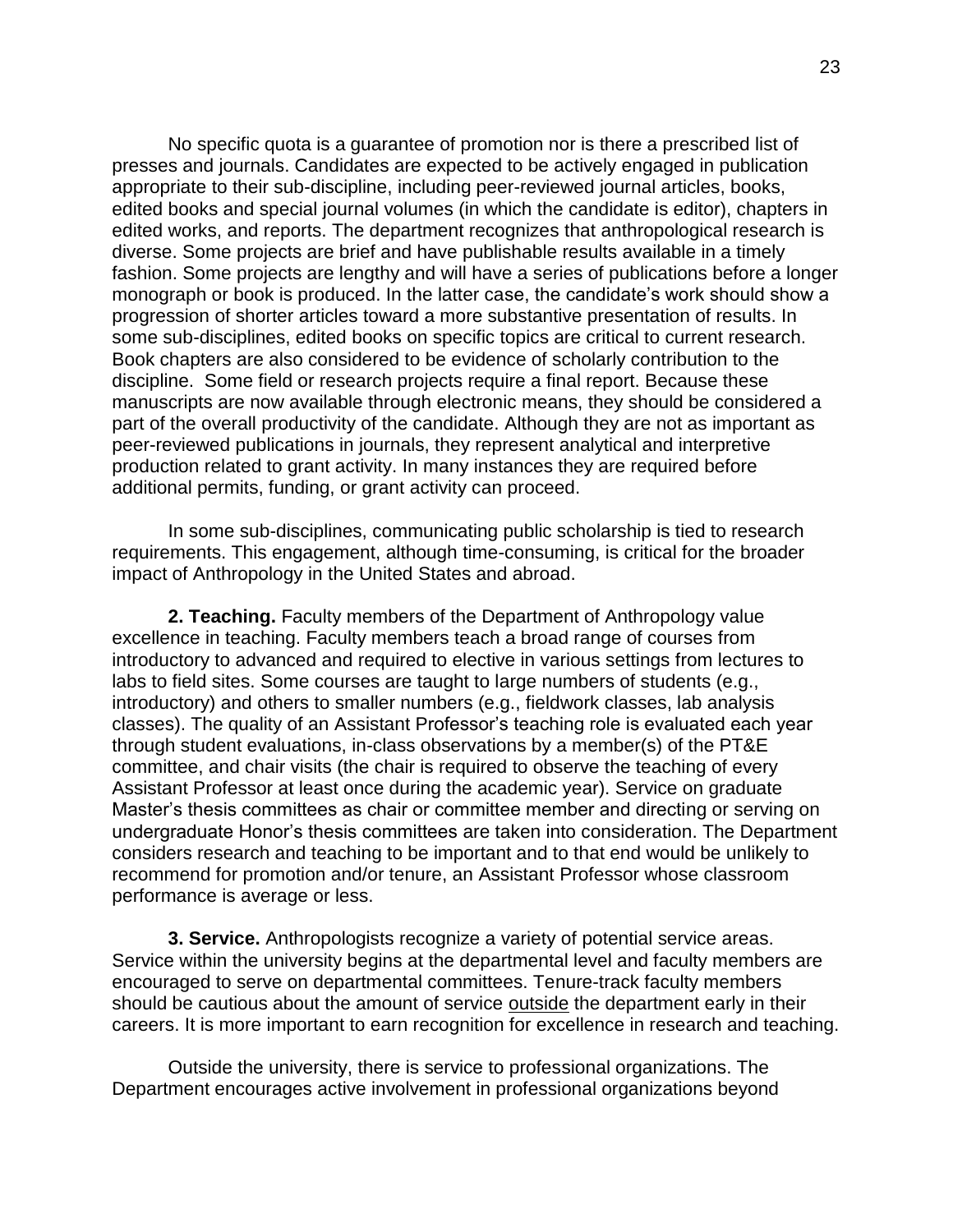conference attendance but cautions about the degree of involvement in the early years of an academic career. Public communication and events tied to research projects are another kind of involvement that may not be separable from one's research but the required degree of involvement should be approached with caution.

### <span id="page-23-0"></span>**II. Promotion to Professor**

The Department desires to promote, to the status of Professor, those Associate Professors who have earned national and international recognition. The whole of a candidate's career must be taken into account, but the greatest attention will be paid to productivity since their last promotion to the status of Associate Professor. Promotion to the rank of Professor shall be based on recognition of superior teaching, service, scholarly or creative accomplishments of high quality and recognized standing in the discipline and profession, as attested to by at least three letters from outstanding scholars outside the University.

**1. Research.** A candidate for promotion to Professor will, since the time of their appointment to Associate Professor, have published (or had accepted for publication), additional evidence of scholarship including publication in top-tiered journals. The candidate will have established an international reputation in their sub-disciplinary area. They will have published articles in top journals in their field. Expectations of quantity are not as important as the quality of the work. A candidate's research will be the single most important criterion in the departmental evaluation of their suitability for promotion to Professor. The candidate must be viewed as making or having made significant and lasting contributions to Anthropology.

**2. Teaching.** Candidates must continue to meet the Department's standards for excellence in teaching. Should the individual's teaching quality deteriorate, as measured by chair classroom visits and student evaluations of teaching, it will have an adverse effect on candidacy. Graduate student mentoring and involvement in research is expected. Candidates must have a strong record of chairing and serving as a member of thesis committees within the department. They also should provide evidence of membership on thesis or dissertation committees outside the department. The Department is unlikely to recommend for promotion to Professor a candidate who has failed to keep their obligations for excellence in teaching.

**3. Service.** Senior faculty members are expected to take an increasingly strong leadership role in departmental, college, and university life. They are encouraged by the Department to take an active role in professional organizations as well as in public outreach where appropriate. Regardless of the amount of service assignment or service activity, promotion to Professor will be based mainly on excellence in research and continued success in teaching.

### **III. Professor Emeritus or Emerita**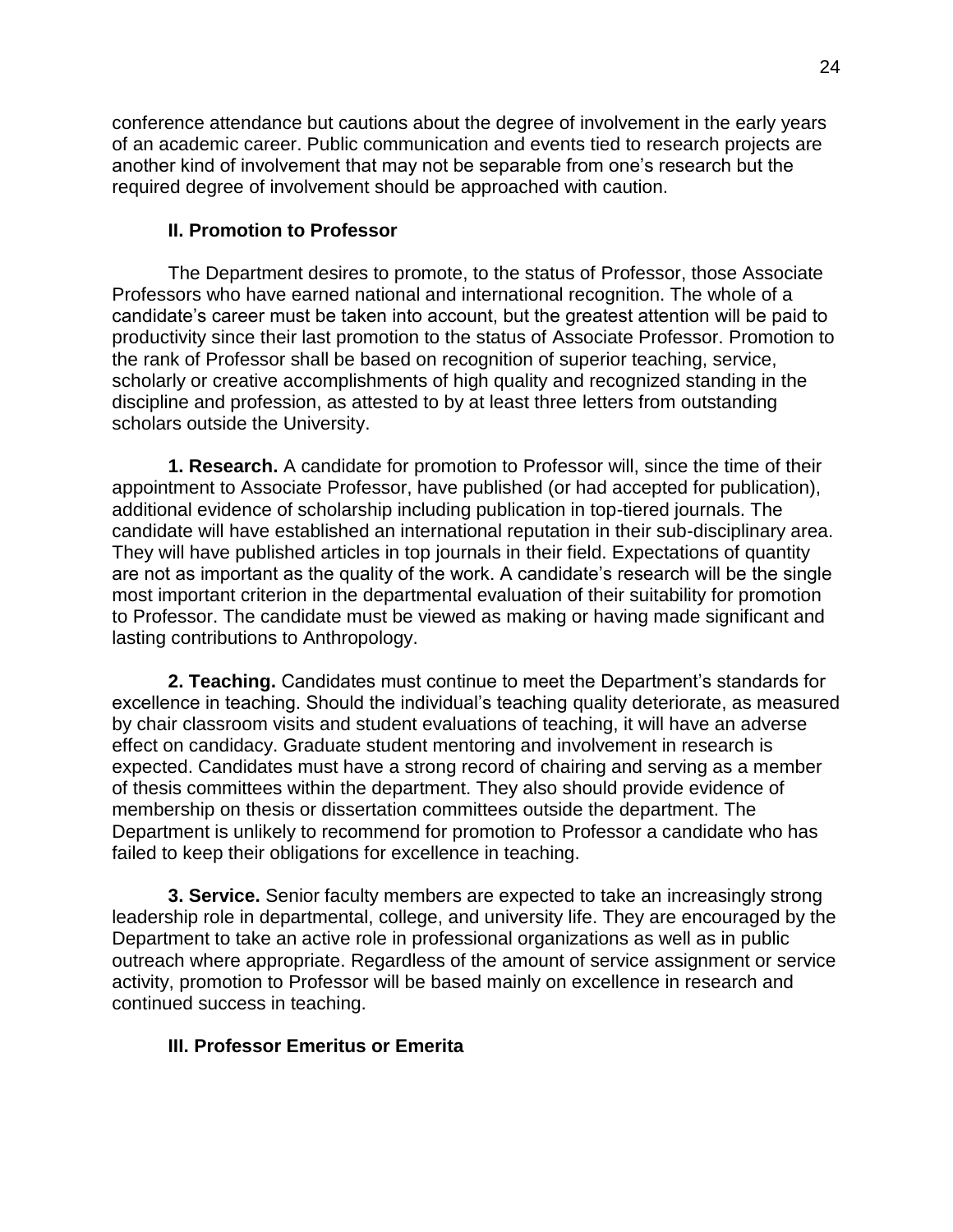The Department will recommend emeritus or emerita status in recognition of meritorious contributions to the University and to the Department in scholarship, teaching, and service. Any retiring faculty member can request that the Faculty of the Department of Anthropology consider recommending them to the Dean for Emeritus or Emerita status. The request will be discussed and voted on by the Promotion, Tenure, and Evaluation Committee. A simple majority will determine the Department's recommendation. If the recommendation is positive, that recommendation will be sent to the Dean. If it is not positive, it will not be reported to the Dean and the matter will be considered concluded at the department level.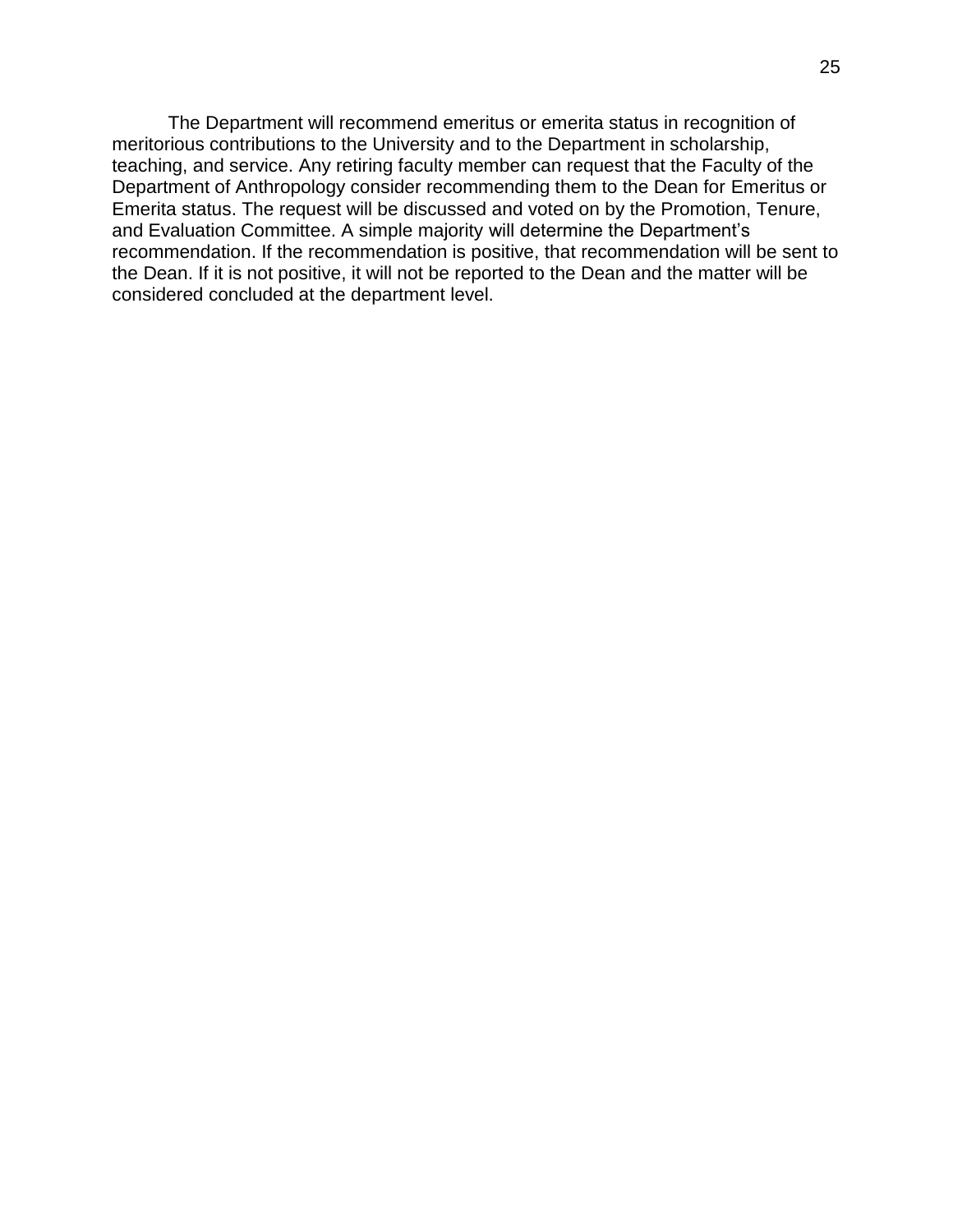#### **Appendix D: Criteria for Promotion of Specialized Faculty**

<span id="page-25-0"></span>Specialized Faculty are assigned to one of several tracks, including Teaching, Instructional Support, Research, Research Support, Curator Specialties, and University Librarian and Information Specialties. Specialized Faculty members will prepare a binder in preparation for a promotion decision. The contents of this binder will reflect their assignment of responsibilities. If the Specialized Faculty member is on a 12-month contract, the summer term is included in all evaluations.

The candidate's binder will be evaluated by the PT&E committee. Another Specialized Faculty member will be elected to the PT&E committee to assist in the evaluation of the candidate's binder.

#### <span id="page-25-1"></span>**I. Specialized Faculty, Teaching track**

**1. Teaching.** The materials for promotion include AORs from the date of hire or the date of last promotion, a Teaching Statement, a Statement of Other Teaching Activities, Course Syllabi (up to three) for unique courses taught during the preceding three years, grade distributions of courses taught from the date of hire or from the last promotion, student evaluations, annual evaluation letters, annual letters of progress toward promotion, and other evidence in compliance with the Office of the Vice President for Faculty Development and Advancement's current Specialized Faculty Promotion Process memorandum.

The Department of Anthropology highly values excellence in teaching and engagement with students in individual learning situations. Criteria will include evidence of well-planned and well-delivered lectures in multiple classes, positive summaries from student evaluations, and participation in course development that adds to the department's curricular needs.

**2. Research.** Specialized Teaching Faculty members with research assignments on their AORs should show evidence of active participation in the regional and national organizations of their discipline through presentation of posters and papers at professional meetings and conferences. Further, they should show evidence of research activities (e.g., through publication of articles in peer-reviewed journals or book chapters). Given their reduced research assignments, they are not expected to perform at the same level as a tenure-track Assistant Professor.

**3. Service.** Specialized Teaching Faculty members should contribute to the effective management of the Department through membership on committees, through student advising or engagement in the student anthropological society, and articulation with governmental agencies and the public as is appropriate for their expertise.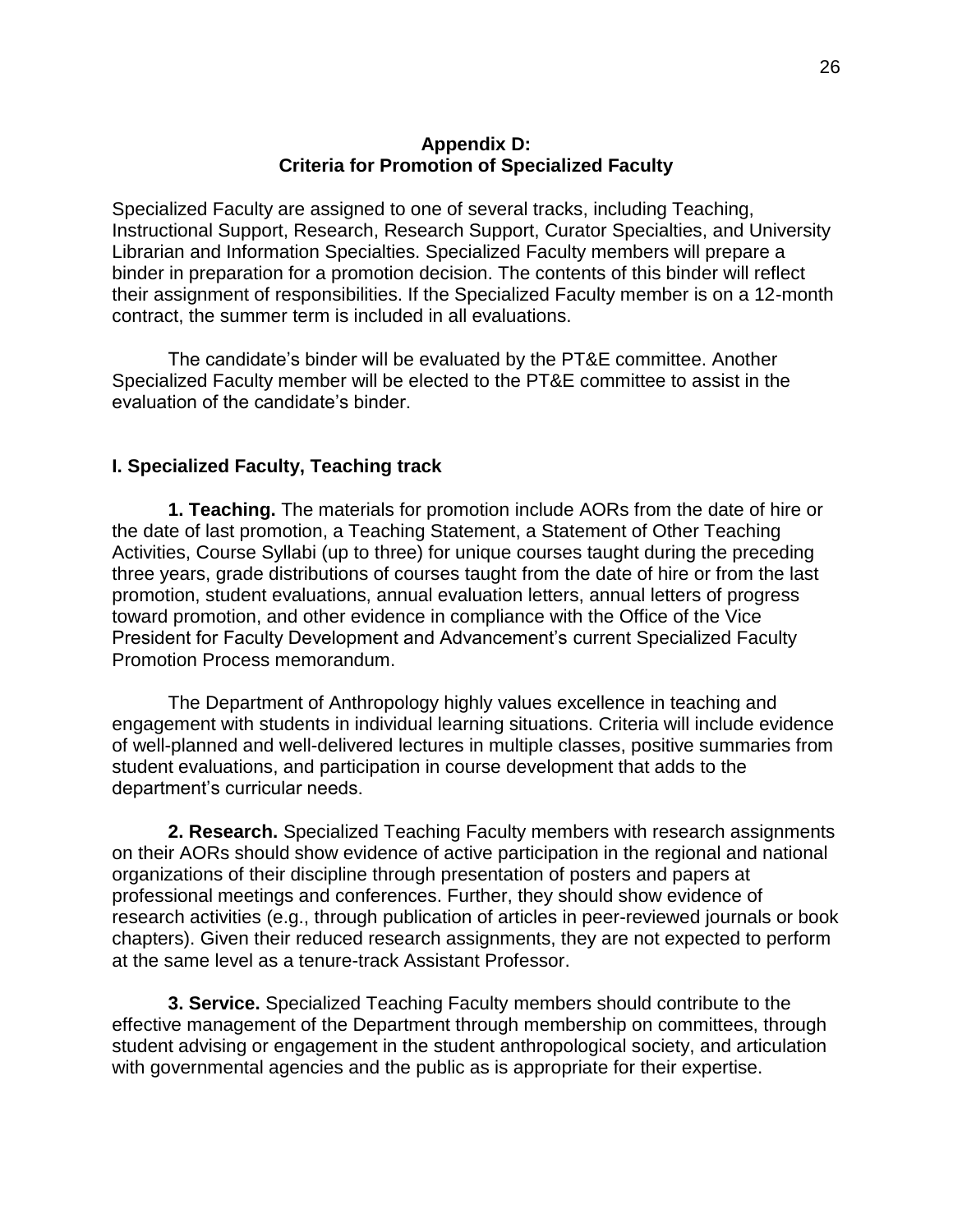**Rank Promotions.** Criteria for rank promotions for Specialized Faculty, Teaching track members (Teaching Faculty I, II, III):

In the Department of Anthropology, promotion to the second rank shall be based on recognition of demonstrated effectiveness in the areas of assigned duties. Promotion to the third rank shall be based on superior performance in the areas of assigned duties. Promotion decisions shall take into account the following:

a. annual evaluations

b. annual assignments

c. fulfillment of the department/unit written promotion criteria in relation to the assignment

d. evidence of sustained effectiveness relative to opportunity and according to their assignment, e.g.:

i. evidence of well-planned and delivered courses

ii. summaries of data from Student Perceptions of Courses and Instructors (SPCI) questionnaires

iii. letters from faculty members who have conducted peer evaluations of the candidate's teaching

iv. ability to teach multiple courses within a discipline/major

v. other teaching-related activities, such as instructional innovation, involvement in curriculum development, authorship of educational materials, and participation in professional organizations related to the area of instruction

### <span id="page-26-0"></span>**II. Specialized Faculty, Curator Specialties track**

The candidate's binder will be evaluated by the PT&E committee. Another Specialized Faculty member will be elected to the PT&E committee to assist in the evaluation of the candidate's binder.

**1. Research.** Specialized Faculty in the Curator Specialties track should show evidence of active research activities. They will be evaluated on their scholarly or creative accomplishments, which should be of high quality, appropriate to the field, in the form of books and peer-reviewed scholarly publications, exhibits, technical reports, and other forms of information dissemination, including but not limited to digital data preservation and curation.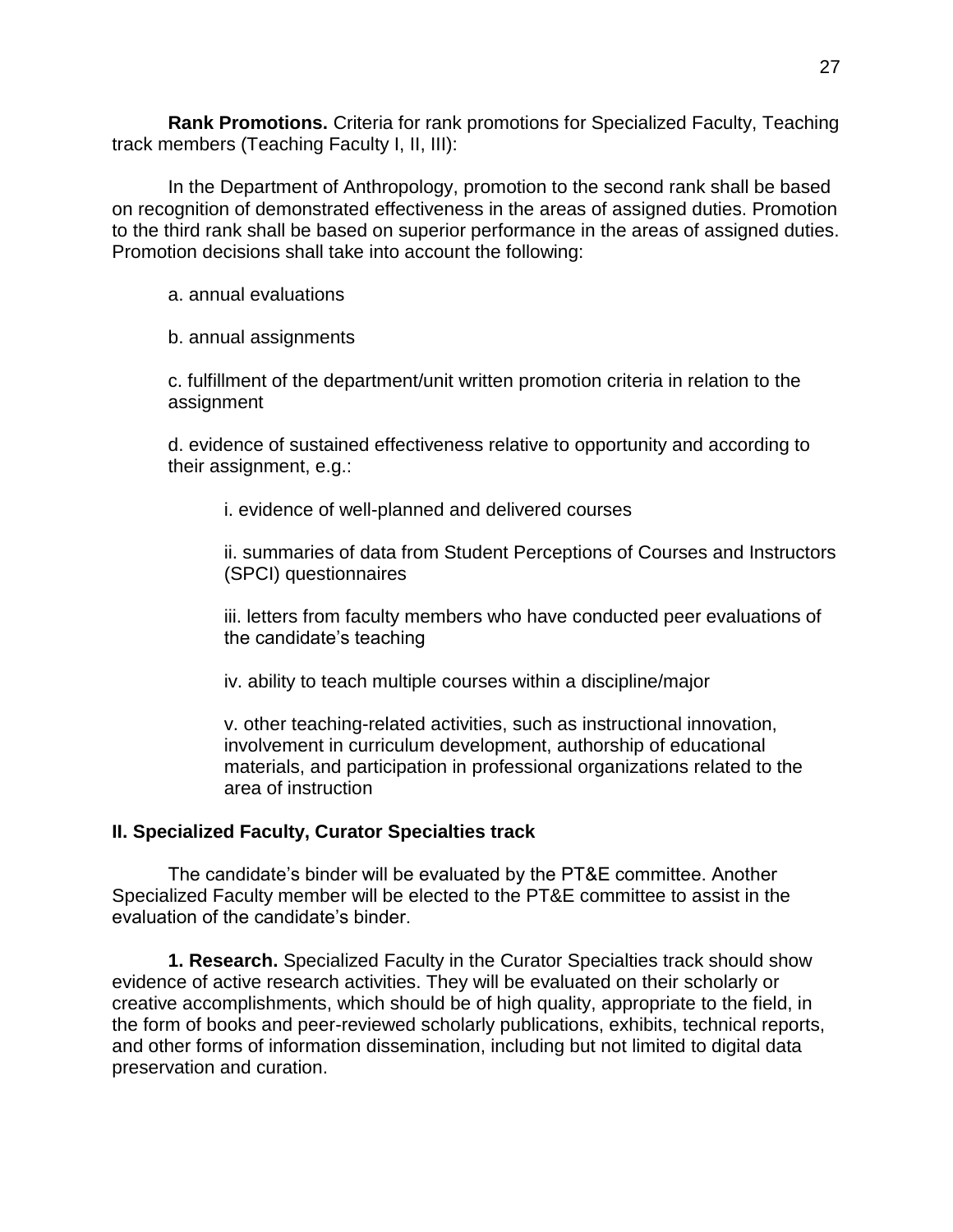They should have proven success in obtaining external funding, as Principal Investigator or co-Principal Investigator on grants, especially as related to the position responsibilities. If the faculty member has NAGPRA-related responsibilities, which may include developing and submitting grant proposals and funding requests to support NAGPRA activities, they should demonstrate the successful development and nurturing of relationships with Tribal communities, and serve as liaison between Tribal nations, the National NAGPRA program, and various State and Federal agencies.

As a faculty member, they should have gained recognized standing in the discipline and profession. Some of this standing may be attained through other research-related activities, such as those described in *Article 10.3, Section c, Contribution to the discovery of new knowledge* of the Collective Bargaining Agreement.

**2. Service.** Specialized Faculty, Curator Specialties track should contribute to the effective management of the Department through membership on appropriate committees, through student mentoring, and articulation with governmental agencies and the public as is appropriate for their expertise and assignment of responsibilities.

Service outside of the department or university should reflect the faculty member's areas of expertise.

**3. Teaching**. Specialized Faculty, Curator Specialties track, with teaching assignments as listed on their AOR, will have this included in their evaluations. The Department of Anthropology highly values excellence in teaching and engagement with students in individual learning situations. Criteria will include evidence of well-planned and well-delivered lectures in classes, positive summaries from student evaluations, and participation in course development that adds to the department's curricular needs. Given the focus of the position, they are not expected to perform at the same level as a tenure-track Assistant Professor or Specialized Teaching Faculty.

**Rank Promotions.** Criteria for rank promotions for Specialized Faculty members, Curator Specialties track are:

- a. Specialized Faculty, Curator Specialties:
	- i. Assistant Curator
	- ii. Associate Curator
	- iii. Curator

In the Department of Anthropology, promotion to the second rank shall be based on recognition of demonstrated effectiveness in the areas of assigned duties. Promotion to the third rank shall be based on superior performance in the areas of assigned duties. Promotion decisions shall take into account the following:

- a. annual evaluations
- b. annual assignments (AOR)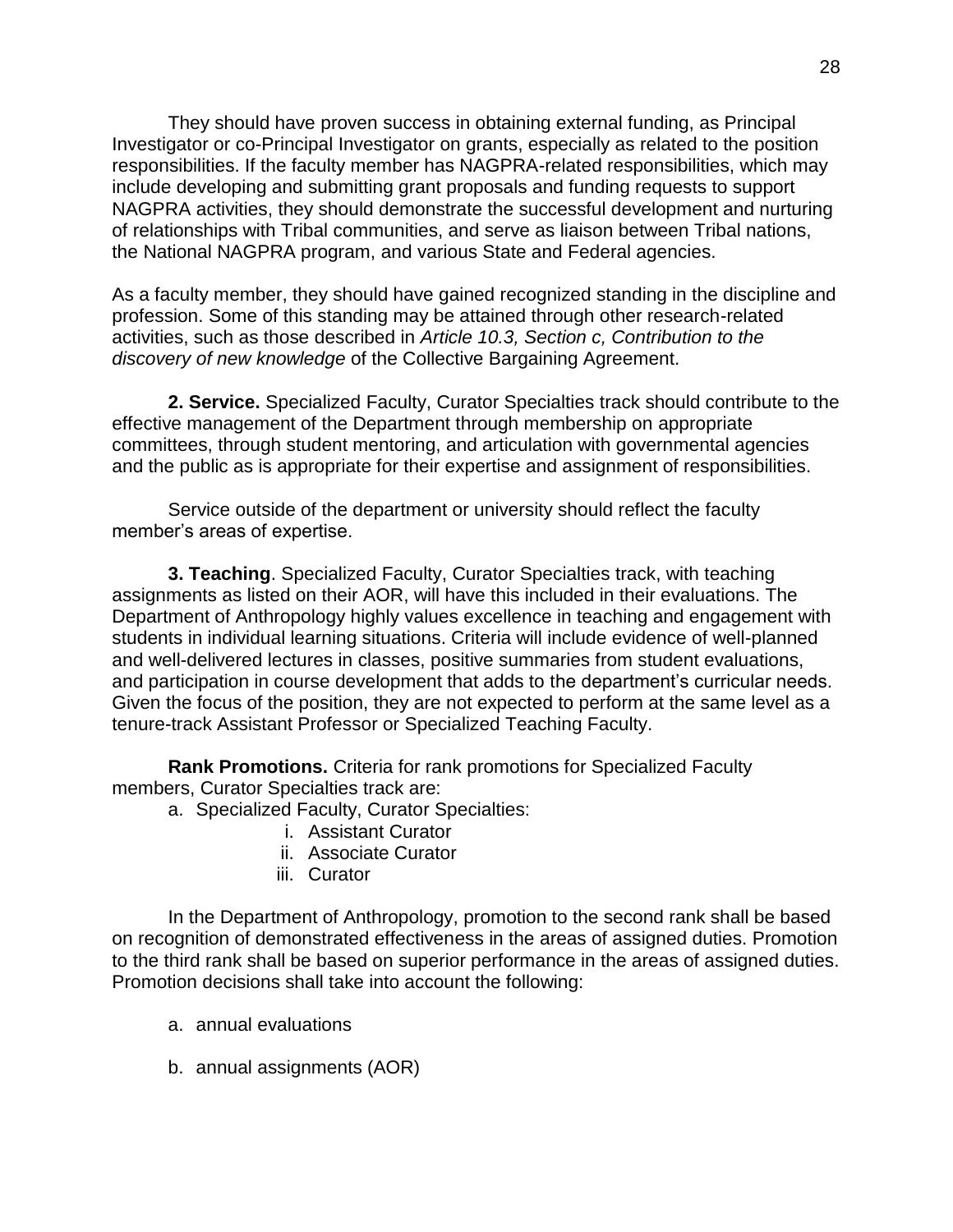- c. fulfillment of the department/unit written promotion criteria in relation to the assignment
- d. evidence of sustained effectiveness relative to opportunity and according to their assignment

Although the period of time in a given rank is normally five years, demonstrated merit, not years of service, shall be the guiding factor. Promotion shall not be automatic, nor may it be regarded as guaranteed upon completion of a given term of service. Early promotion is possible where there is sufficient justification.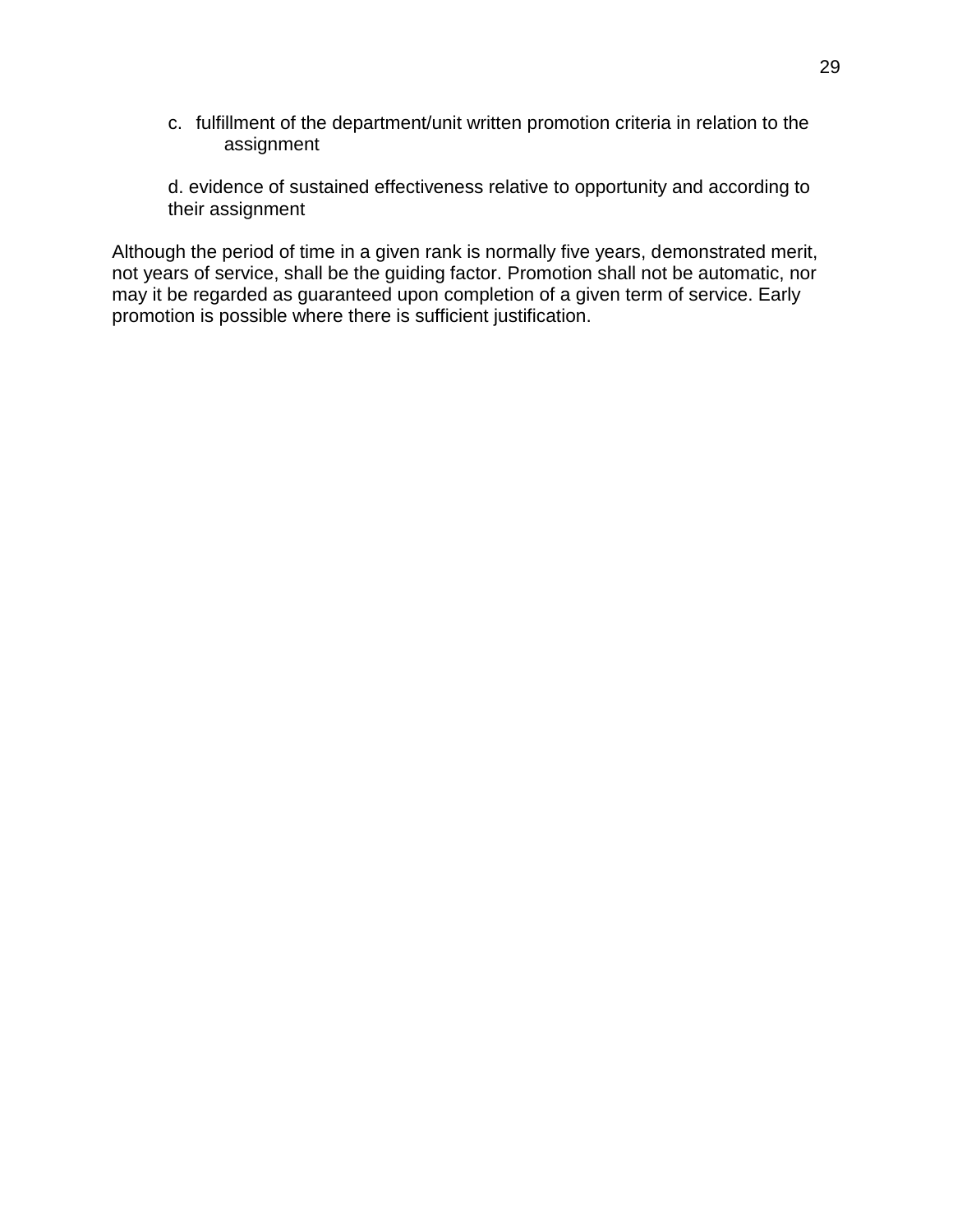#### **Appendix E: Graduate Faculty Status Policy**

<span id="page-29-0"></span>**Definition of Graduate Faculty Status (GFS).** Membership in the Graduate Faculty of the Department of Anthropology authorizes faculty to teach all graduate level courses, to sit on all graduate level committees, to chair all graduate student master's and doctoral committees, and to participate fully in all components of graduate education, research, and service. Limitation or removal of any of these authorizations from individual GFS faculty is delegated to the department, i.e., the unit that makes these assignments.

**GFS Nomination Criteria.** Tenured and tenure-earning faculty under consideration for nomination to Graduate Faculty Status, subject to consideration of special circumstances, must (1) hold the Ph.D. in Anthropology or a related discipline (e.g., a discipline related to the faculty member's area of research), (2) have an active program of research, and (3) have proven expertise in the teaching area.

Specialized faculty may be considered for Co-Directive Master's Status (CDMS) on a case-by-case basis. The individual must: (1) hold the Ph.D. in Anthropology or a related discipline, (2) have proven expertise in the teaching area, (3) demonstrate credentials equivalent to tenure-track faculty who have been granted GFS, and (4) meet departmental criteria for serving on supervisory committees and as major professor. Specialized faculty approved by the department and chair, academic dean and Dean of the Graduate School will be expected to fully participate in graduate education and have a role in all departmental decisions that affect graduate education in the department**.** 

**GFS Limitations/Restrictions.** Faculty members holding GFS who are not actively involved in graduate training and who do not have an active program of research may be denied the right to participate in graduate education activities in the department, to chair master's supervisory committees, to serve on graduate student committees, or to teach graduate courses. These decisions will be made by the Chair and Graduate Program Director, in consultation with the department's Graduate Affairs Committee. The same process will be used to restore these rights when faculty whose rights have been restricted can show evidence of involvement in graduate training and an active program of research. Exceptions to these policies may be made in unusual circumstances by the Chair and Graduate Program Director, in consultation with the Graduate Affairs Committee. Any action taken by the Department to restrict or restore GFS rights will be consistent with University GFS policy.